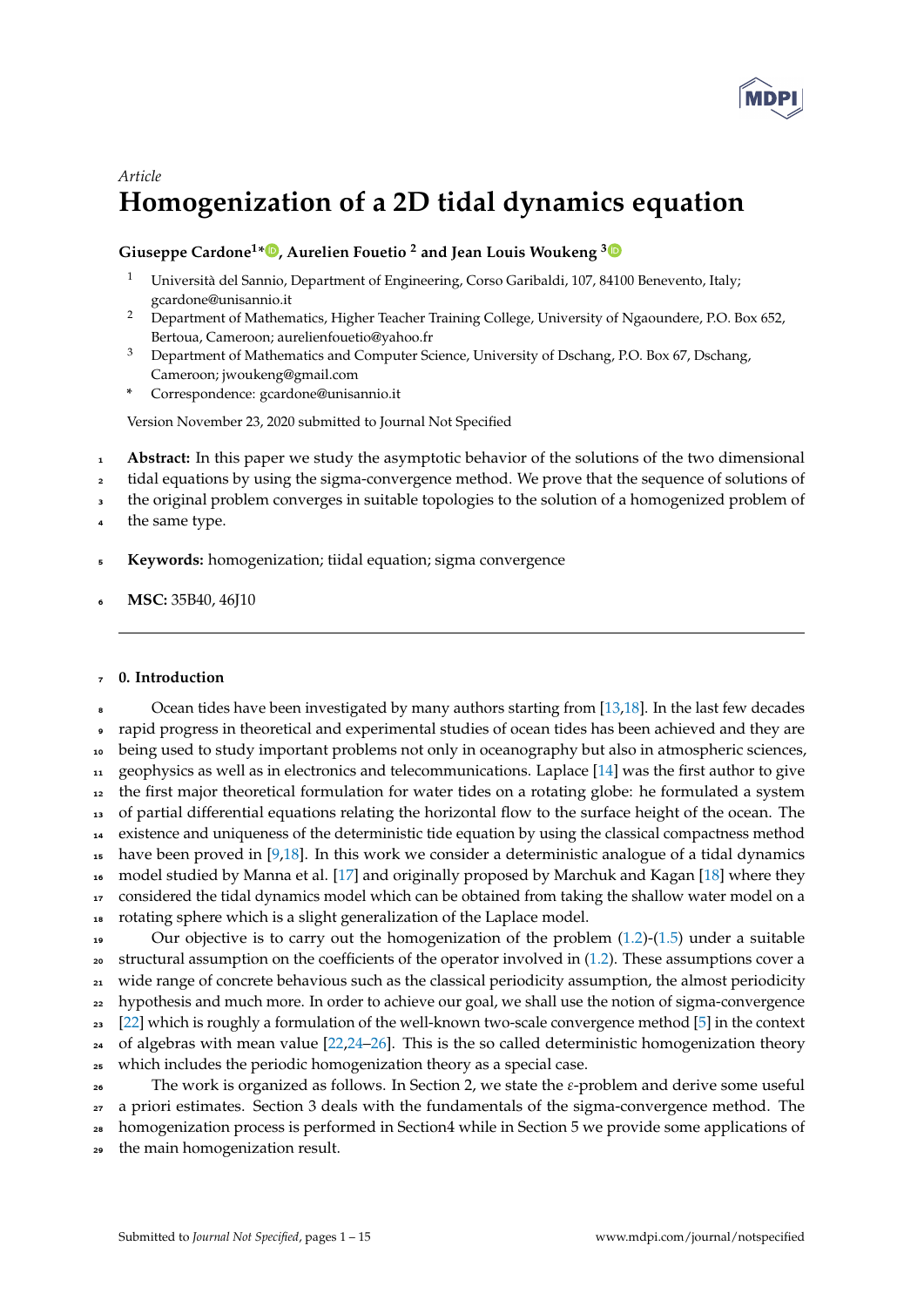# <sup>30</sup> **1. Setting of the problem and uniform estimates**

#### <sup>31</sup> *1.1. Statement of the problem*

<sup>32</sup> The tidal dynamics system developed by Manna et al. [\[17\]](#page-13-4) for suitably normalized velocity **u** and <sup>33</sup> tide height *z* reads as

$$
\begin{cases}\n\frac{\partial \mathbf{u}}{\partial t} + \mathbf{A}(\mathbf{u}) + \mathbf{B}(\mathbf{u}) + g \nabla z = f \text{ in } Q = \Omega \times (0, T) \\
\frac{\partial z}{\partial t} + \text{div}(\hbar \mathbf{u}) = 0 \text{ in } Q \\
\mathbf{u} = 0 \text{ on } \partial \Omega \times (0, T) \\
\mathbf{u}(x, 0) = \mathbf{u}^{0}(x) \text{ and } z(x, 0) = z^{0}(x) \text{ in } \Omega,\n\end{cases}
$$
\n(1.1)

<sup>34</sup> where Ω is an open bounded subset in, where **A** and **B** are defined by

$$
\mathbf{A} = \begin{pmatrix} -\alpha \ \Delta & \eta \\ \eta & -\alpha \ \Delta \end{pmatrix} \text{ and } \mathbf{B}(u) = \gamma \left| \mathbf{u} + \omega^0 \right| \left( \mathbf{u} + \omega^0 \right),
$$

*α* and *η* (the Coriolis parameter) being positive constants, *ω*<sup>0</sup> <sup>35</sup> a given function, *γ*(*x*) = *r*/*h*(*x*) with *h* a <sup>36</sup> given positive function.

In this work, we neglect the Coriolis parameter ( $\eta = 0$ ), so that  $\mathbf{A}(\mathbf{u}) = -\alpha \Delta \mathbf{u}$ . However, instead of the Laplace operator, we rather consider a general linear elliptic operator of order 2 in divergence form, leading to the investigation of the asymptotic behaviour, as  $0 < \varepsilon \to 0$  of the sequence of solutions  $(\mathbf{u}_{\varepsilon}, z_{\varepsilon})$  of the system [\(1.2\)](#page-1-0)-[\(1.5\)](#page-1-1) below

<span id="page-1-0"></span>
$$
\frac{\partial \mathbf{u}_{\varepsilon}}{\partial t} - \text{div}\left(A_0\left(x, \frac{x}{\varepsilon}\right) \nabla \mathbf{u}_{\varepsilon}\right) + \mathbf{B}\left(\mathbf{u}_{\varepsilon}\right) + g \nabla z_{\varepsilon} = \mathbf{f} \text{ in } Q \tag{1.2}
$$

<span id="page-1-4"></span>
$$
\frac{\partial z_{\varepsilon}}{\partial t} + \text{div}\left(h\mathbf{u}_{\varepsilon}\right) = 0 \text{ in } Q \tag{1.3}
$$

<span id="page-1-2"></span>
$$
\mathbf{u}_{\varepsilon} = 0 \text{ on } \partial \Omega \times (0, T) \tag{1.4}
$$

<span id="page-1-1"></span>
$$
\mathbf{u}_{\varepsilon}(x,0) = \mathbf{u}^{0}(x) \text{ and } z_{\varepsilon}(x,0) = z^{0}(x) \text{ in } \Omega,
$$
\n(1.5)

- 37 where Ω is a Lipschitz bounded domain of  $\mathbb{R}^2$ , T a positive real number. Here  $\bf{u}_\varepsilon$  and  $z_\varepsilon$  represent the
- <sup>38</sup> total transport 2-*D* vector (the vertical integral of the velocity) and the deviation of the free surface with

39 respect to the ocean bottom, respectively. In [\(1.2\)](#page-1-0)-[\(1.5\)](#page-1-1)  $\nabla$  (resp. div) is the gradient (resp. divergence) <sup>40</sup> operator in Ω and the functions  $A_0$ , *h*, **u**<sup>0</sup>, *z*<sup>0</sup> and **B** are constrained as follows:

(**A1**)  $A_0 \in \mathcal{C}(\overline{\Omega}, L^\infty(\mathbb{R}^2_y))^{2 \times 2}$  is a symmetric matrix with

<span id="page-1-3"></span>
$$
A_0(x,y)\xi \cdot \xi \ge \alpha |\xi|^2 \text{ for all } \xi \in \mathbb{R}^2, x \in \overline{\Omega} \text{ and a.e. } y \in \mathbb{R}^2,
$$
 (1.6)

where  $\alpha > 0$  is a given constant not depending on *x*, *y* and *ξ*. In the following we will also denote 42  $A_0^{\varepsilon}(x) = A_0(x, \frac{x}{\varepsilon})(x \in \Omega).$ 

(A2) The operator **B** is defined on  $L^4(\Omega)^2$  by **B** (**v**) =  $\gamma |\mathbf{v} + \omega^0|$  (**v** +  $\omega^0$ ) (**v**  $\in L^4(\Omega)^2$ ) where  $\omega^0 \in L^2(0, T; H_0^1(\Omega)^2)$  is a given function and  $\gamma(x) = r/h(x)$  (for a fixed real number  $r > 0$ ), *h* being a continuously differentiable function satisfying

$$
\min_{x \in \Omega} h(x) = \beta > 0, \ \max_{x \in \Omega} h(x) = \mu \text{ and } \max_{x \in \Omega} |\nabla h(x)| \le M,
$$

<sup>43</sup> where *M* is some positive constant which equals to zero at a constant ocean depth. The functions **u**<sup>0</sup>,  $z^0$  and **f** are such that  $\mathbf{u}^0 \in L^2(\Omega)^2$ ,  $z^0 \in L^2(\Omega)$ ,  $\mathbf{f} \in L^2(0,T;H^{-1}(\Omega)^2)$ , and  $g$  is the <sup>45</sup> gravitational constant.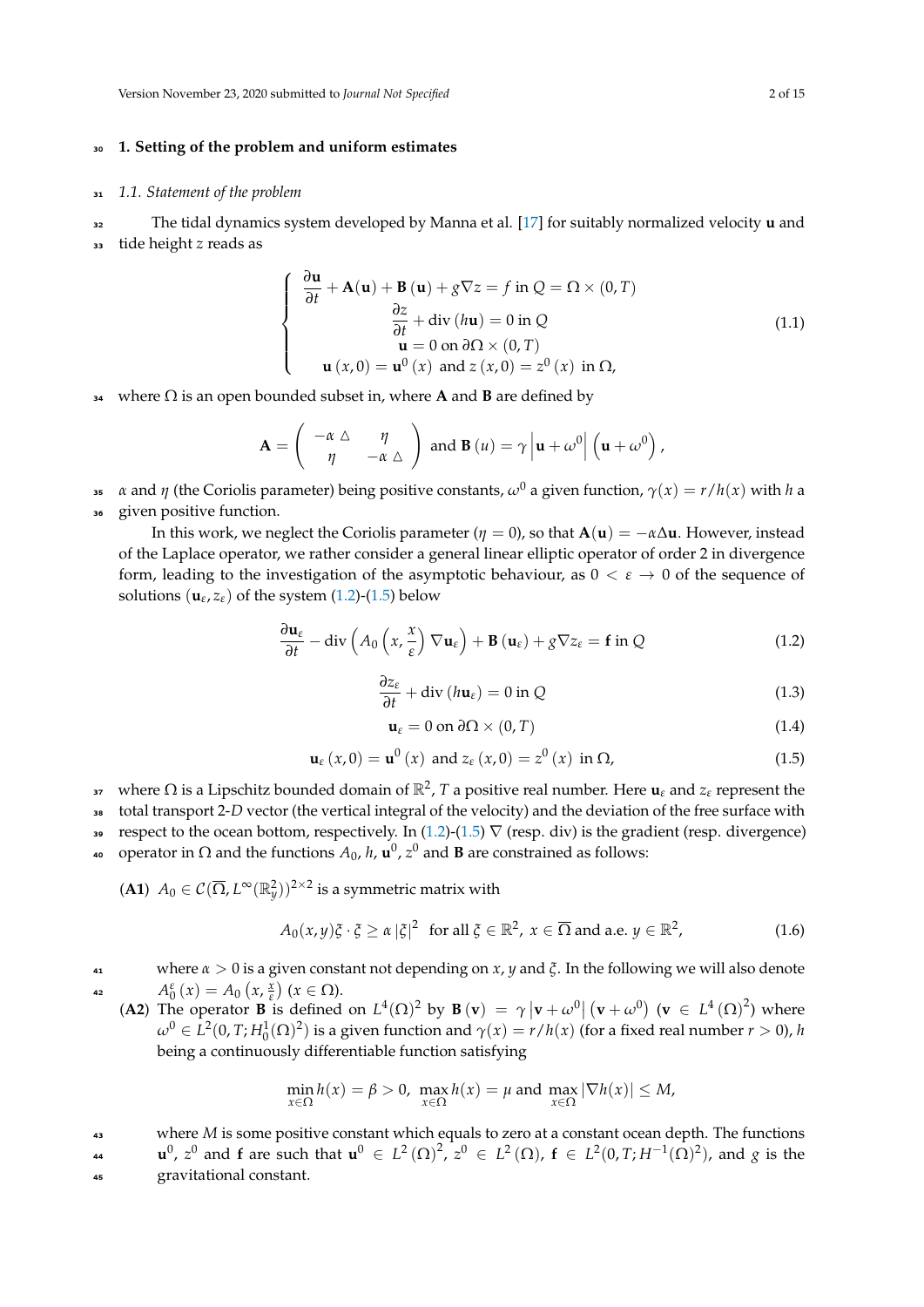**(A3)** We assume further that for all  $x \in \overline{\Omega}$ , the matrix-function  $A_0(x, \cdot)$  has its entries in  $B^2_{\mathcal{A}}(\mathbb{R}^2)$  where 47 A is an algebra with mean value on in  $\R^2$ , while  $B^2_{\mathcal A}(\R^2)$  stands for the generalized Besicovitch space associated to  $A$ .

**Remark 1.1.** The operator **B** sends continuously  $L^4(\Omega)^2$  into  $L^2(\Omega)^2$  with the following properties (see [\[17,](#page-13-4) Lemma 3.3]): for  $\mathbf{u}, \mathbf{v} \in L^4\left(\Omega\right)^2$ , we have

<span id="page-2-1"></span>
$$
\left(\mathbf{B}\left(\mathbf{u}\right)-\mathbf{B}\left(\mathbf{v}\right),\mathbf{u}-\mathbf{v}\right)\geq0;\tag{1.7}
$$

$$
\|\mathbf{B}(\mathbf{u})\|_{L^{2}(\Omega)^{2}} \leq \|\gamma\|_{\infty} \|\mathbf{u}\|_{L^{4}(\Omega)^{2}} ;
$$
\n(1.8)

$$
\|\mathbf{B}(\mathbf{u})-\mathbf{B}(\mathbf{v})\|_{L^{2}(\Omega)^{2}} \leq \|\gamma\|_{\infty} \left( \|\mathbf{u}\|_{L^{4}(\Omega)^{2}} + \|\mathbf{v}\|_{L^{4}(\Omega)^{2}} \right) \|\mathbf{u}-\mathbf{v}\|_{L^{4}(\Omega)^{2}}.
$$
 (1.9)

49 The Assumption  $(A3)$ , which depends on the algebra with mean value  $A$ , is crucial in the  $50$  homogenization process. It shows how the microstructures are distributed in the medium  $Ω$ , and <sup>51</sup> therefore allows us to pass to the limit.

 $52$  Before dealing with the well-posedness of  $(1.2)$ - $(1.5)$ , we first need to define the concept of <sup>53</sup> solutions we will deal with.

<span id="page-2-0"></span>**Definition 1.1.** Let  $\mathbf{u}^0 \in L^2(\Omega)^2$ ,  $z^0 \in L^2(\Omega)$ ,  $\mathbf{f} \in L^2(0,T;H^{-1}(\Omega)^2)$ ,  $\omega^0 \in L^2(0,T;H^1_0(\Omega)^2)$  and  $0 < T < \infty$ . The couple  $(\mathbf{u}_{\varepsilon}, z_{\varepsilon})_{\varepsilon > 0}$  is a weak solution to the problem [\(1.2\)](#page-1-0)-[\(1.5\)](#page-1-1) if

$$
\mathbf{u}_{\varepsilon} \in C\left(0, T; L^{2}(\Omega)^{2}\right) \cap L^{2}\left(0, T; H_{0}^{1}(\Omega)^{2}\right);
$$
  
\n
$$
\frac{\partial \mathbf{u}_{\varepsilon}}{\partial t} \in L^{2}\left(0, T; H^{-1}(\Omega)^{2}\right);
$$
  
\n
$$
z_{\varepsilon} \in L^{\infty}\left(0, T; L^{2}(\Omega)\right), \frac{\partial z_{\varepsilon}}{\partial t} \in L^{2}\left(0, T; L^{2}(\Omega)\right);
$$

and for all  $\varphi \in L^2(0,T;H^1_0(\Omega)^2)$  and  $\psi \in L^2(0,T;L^2(\Omega))$ , we have

$$
\int_0^T \left( \frac{\partial \mathbf{u}_{\varepsilon}}{\partial t}, \varphi \right) dt + \int_Q A_0^{\varepsilon} \nabla \mathbf{u}_{\varepsilon} \cdot \nabla \varphi dx dt + \int_Q \mathbf{B}(\mathbf{u}_{\varepsilon}) \varphi dx dt + \int_Q g \nabla z_{\varepsilon} \varphi dx dt
$$
\n
$$
= \int_0^T (\mathbf{f}(t), \varphi(t)) dt \tag{1.10}
$$

and

<span id="page-2-2"></span>
$$
\int_0^T \left( \frac{\partial z_\varepsilon}{\partial t}, \psi \right) dt + \int_0^T \left( \mathrm{div}(h \mathbf{u}_\varepsilon), \psi \right) dt = 0. \tag{1.11}
$$

In the above definition,  $(\cdot, \cdot)$  stands for the duality pairings between any Hilbert space *X* and its topological dual X'. We also recall that the operator div  $(A_0)(x, \frac{x}{\varepsilon})$  $\left(\frac{x}{\varepsilon}\right) \nabla \mathbf{u}_{\varepsilon}$  acts on a diagonal way, that is, for  $\mathbf{v} = (v_1, v_2) \in H_0^1(\Omega)^2$ , we have

$$
\begin{aligned} \left(\text{div}\left(A_0\left(x,\frac{x}{\varepsilon}\right)\nabla\mathbf{u}_{\varepsilon}\right), \mathbf{v}\right) &= -\int_Q A_0^{\varepsilon} \nabla\mathbf{u}_{\varepsilon} \cdot \nabla\mathbf{v} dx dt \\ &\equiv -\sum_{i=1}^2 \int_Q A_0^{\varepsilon} \nabla u_{\varepsilon}^i \cdot \nabla v_i dx dt \end{aligned}
$$

<sup>54</sup> where  $\mathbf{u}_{\varepsilon} = (u_{\varepsilon}^i)_{1 \leq i \leq 2}$ . This being so, the following existence and uniqueness result holds.

**55 Theorem 1.1.** *Under assumptions* (**A1**)-(**A2**)*, there exists* (for each  $\varepsilon > 0$ ) *a unique weak solution* ( $\mathbf{u}_{\varepsilon}$ ,  $z_{\varepsilon}$ ) *to* 

<sup>56</sup> *the problem* [\(1.2\)](#page-1-0)-[\(1.5\)](#page-1-1) *in the sense of Definition* [1.1](#page-2-0)*.*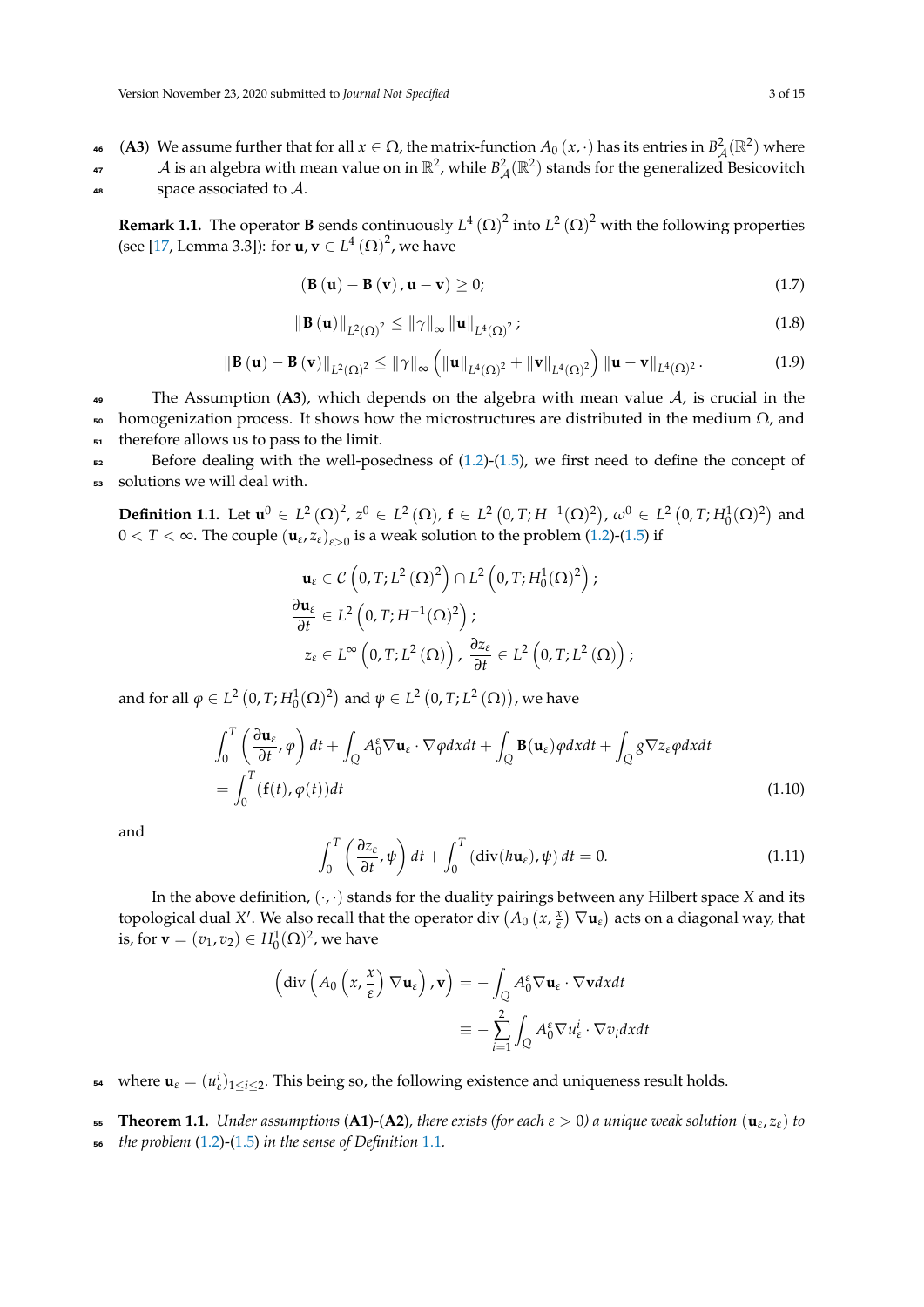- **Proof.** We note that in the problem stated in [\[17\]](#page-13-4), if we replace the Laplace operator by  $-\text{div}(A_0^{\varepsilon} \nabla \mathbf{u}_{\varepsilon})$
- <sup>58</sup> and we neglect therein the Coriolis parameter, then the proof follows exactly the lines of that of [\[17,](#page-13-4) 59 Propositions 3.6 and 3.7].  $\Box$
- <sup>60</sup> *1.2. A priori estimates*
- Fig. The following result will be useful in deriving the uniform estimates for  $(\mathbf{u}_{\varepsilon}, z_{\varepsilon})$

<span id="page-3-4"></span>**Lemma 1.1** ([\[17,](#page-13-4) Lemma 3.1]). For any real-valued smooth functions  $\varphi$  and  $\psi$  with compact support in  $\mathbb{R}^2$ , *we have*

$$
\|\varphi\psi\|_{L^{2}(\Omega)} \le \left\|\varphi\frac{\partial\varphi}{\partial x_{1}}\right\|_{L^{1}(\Omega)} \left\|\psi\frac{\partial\psi}{\partial x_{2}}\right\|_{L^{1}(\Omega)} \tag{1.12}
$$

<span id="page-3-3"></span>
$$
\|\varphi\|_{L^{4}(\Omega)}^{4} \le 2 \|\varphi\|_{L^{2}(\Omega)}^{2} \|\nabla\varphi\|_{L^{2}(\Omega)}^{2}.
$$
\n(1.13)

<sup>62</sup> The following lemma provides us with the a priori estimates.

<span id="page-3-5"></span>**Lemma 1.2.** *Under assumptions* (**A1**)-(**A2**) *the weak solution*  $(\mathbf{u}_{\varepsilon}, z_{\varepsilon})$  *of problem* [\(1.2\)](#page-1-0)-[\(1.5\)](#page-1-1) *in the sense of Definition* [1.1](#page-2-0) *satisfies the following estimates*

<span id="page-3-6"></span>
$$
\sup_{0\leq t\leq T} \left\| \mathbf{u}_{\varepsilon}\left(t\right) \right\|_{L^{2}(\Omega)^{2}} \leq C;
$$
\n(1.14)

$$
\int_0^T \|\mathbf{u}_{\varepsilon}(t)\|_{H_0^1(\Omega)^2}^2 dt \le C;\tag{1.15}
$$

$$
\left\|\frac{\partial \mathbf{u}_{\varepsilon}}{\partial t}\right\|_{L^2(0,T;H^{-1}(\Omega))^2} \leq C;\tag{1.16}
$$

$$
\sup_{0\leq t\leq T} \|z_{\varepsilon}(t)\|_{L^{2}(\Omega)} \leq C;
$$
\n(1.17)

<span id="page-3-7"></span>
$$
\left\|\frac{\partial z_{\varepsilon}}{\partial t}\right\|_{L^2(0,T;L^2(\Omega))} \le C \tag{1.18}
$$

- <sup>63</sup> *where the positive constant C is independent of ε.*
- **Proof.** We first deal with equation [\(1.2\)](#page-1-0). By taking the scalar product in  $L^2(\Omega)^2$  of equation (1.2) with
- $\mathbf{u}_{\varepsilon}$  and using [\(1.4\)](#page-1-2), we obtain

$$
\frac{1}{2}\frac{d}{dt}\left\|\mathbf{u}_{\varepsilon}\left(t\right)\right\|_{L^{2}\left(\Omega\right)}^{2}+\left(A_{0}^{\varepsilon}\nabla\mathbf{u}_{\varepsilon}\left(t\right),\nabla\mathbf{u}_{\varepsilon}\left(t\right)\right)+\left(B\left(\mathbf{u}_{\varepsilon}\left(t\right)\right),\mathbf{u}_{\varepsilon}\left(t\right)\right)\\+\left(g\nabla z_{\varepsilon}\left(t\right),\mathbf{u}_{\varepsilon}\left(t\right)\right)=\left(\mathbf{f}\left(t\right),\mathbf{u}_{\varepsilon}\left(t\right)\right).
$$
\n(1.19)

By the divergence theorem we have

<span id="page-3-0"></span>
$$
\left(g\nabla z_{\varepsilon}\left(t\right),\mathbf{u}_{\varepsilon}\left(t\right)\right)=-\left(gz_{\varepsilon}\left(t\right),\operatorname{div}\left(\mathbf{u}_{\varepsilon}\left(t\right)\right)\right).
$$
\n(1.20)

Applying Young's inequality in the form

<span id="page-3-2"></span><span id="page-3-1"></span>
$$
ab \le \frac{\delta}{2}a^2 + \frac{1}{2\delta}b^2\tag{1.21}
$$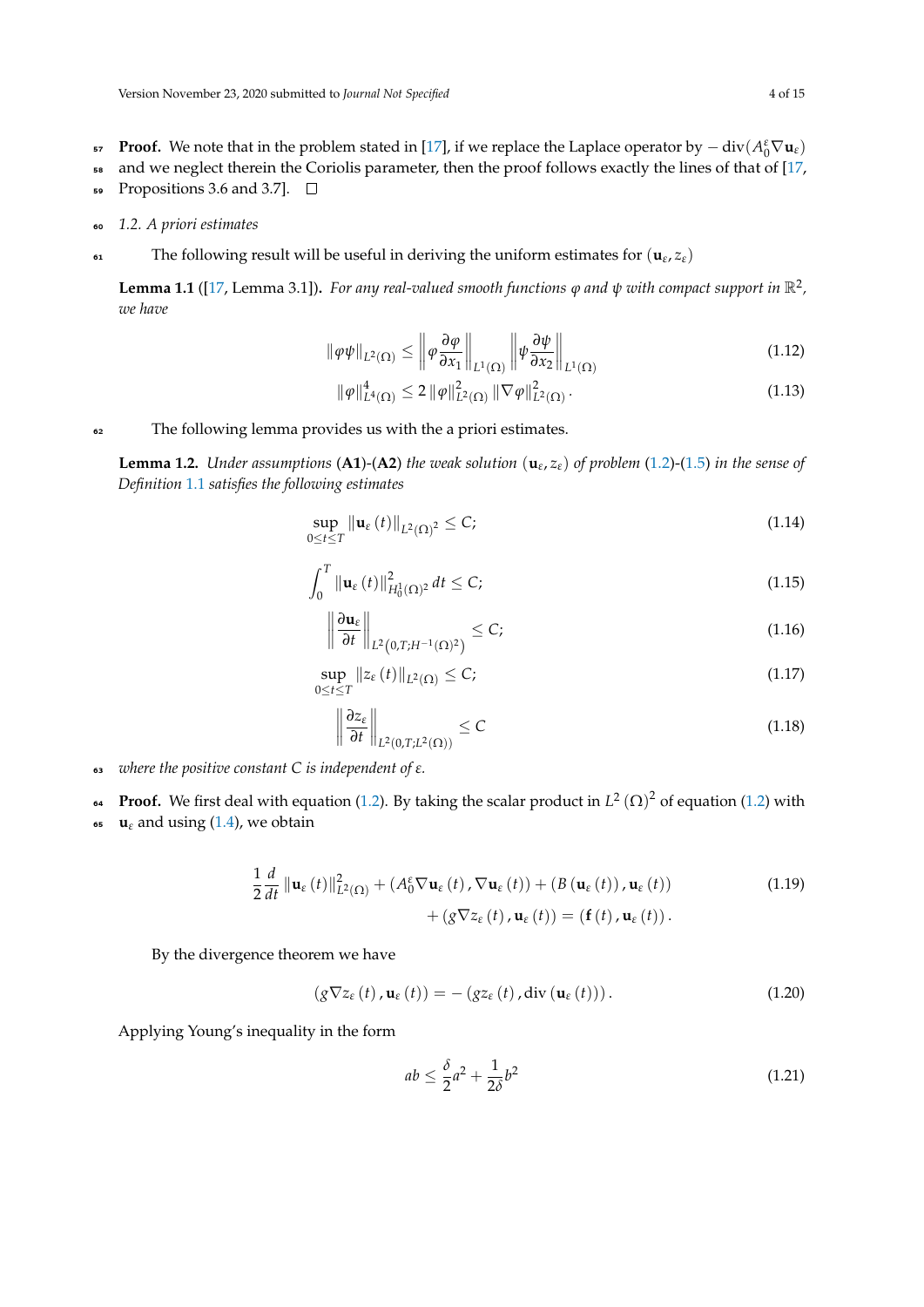to [\(1.20\)](#page-3-0) (with  $\delta = \frac{2g}{\alpha}$ *α* ), we obtain

<span id="page-4-0"></span>
$$
\begin{split} \left| g\left(\nabla z_{\varepsilon}\left(t\right), \mathbf{u}_{\varepsilon}\left(t\right)\right) \right| &= \left| -g\left(z_{\varepsilon}\left(t\right), \operatorname{div}\left(\mathbf{u}_{\varepsilon}\left(t\right)\right) \right) \right| \\ &\leq \frac{g}{2} \left( \frac{2g}{\alpha} \left\| z_{\varepsilon}\left(t\right) \right\|_{L^{2}(\Omega)}^{2} + \frac{\alpha}{2g} \left\| \operatorname{div}\left(\mathbf{u}_{\varepsilon}\left(t\right)\right) \right\|_{L^{2}(\Omega)}^{2} \right) \\ &\leq \frac{g}{2} \left( \frac{2g}{\alpha} \left\| z_{\varepsilon}\left(t\right) \right\|_{L^{2}(\Omega)}^{2} + \frac{\alpha}{2g} \left\| \mathbf{u}_{\varepsilon}\left(t\right) \right\|_{H_{0}^{1}(\Omega)^{2}}^{2} \right). \end{split} \tag{1.22}
$$

In [\(1.7\)](#page-2-1) if we take  $\mathbf{u} = \mathbf{u}_{\varepsilon}$  and  $\mathbf{v} = 0$  to get  $\left( \mathbf{B} \left( \mathbf{u}_{\varepsilon} (t) \right) - \gamma \left| \omega^0 \right| \right)$  $\left( \mathbf{u}_{\varepsilon}\left( t\right) \right) \geq 0$ , which yields

$$
\begin{split}\n\left(\mathbf{B}\left(\mathbf{u}_{\varepsilon}\left(t\right)\right),\mathbf{u}_{\varepsilon}\left(t\right)\right) &= \left(\mathbf{B}\left(\mathbf{u}_{\varepsilon}\left(t\right)\right) - \gamma \left|\omega^{0}\right|^{2},\mathbf{u}_{\varepsilon}\left(t\right)\right) + \left(\gamma \left|\omega^{0}\left(t\right)\right|^{2},\mathbf{u}_{\varepsilon}\left(t\right)\right) \\
&\geq \left(\gamma \left|\omega^{0}\left(t\right)\right|^{2},\mathbf{u}_{\varepsilon}\left(t\right)\right) \\
&\geq -\frac{r}{\beta} \left\|\omega^{0}\left(t\right)\right\|_{L^{4}(\Omega)^{2}}^{2} \left\|\mathbf{u}_{\varepsilon}\left(t\right)\right\|_{L^{2}(\Omega)^{2}} \\
&\geq -\frac{r}{2\beta} \left(\left\|\omega^{0}\left(t\right)\right\|_{L^{4}(\Omega)^{2}}^{4} + \left\|\mathbf{u}_{\varepsilon}\left(t\right)\right\|_{L^{2}(\Omega)^{2}}^{2}\right).\n\end{split}
$$
\n(1.23)

Using again [\(1.21\)](#page-3-1) but this time with  $\delta = 1$ , we get

<span id="page-4-2"></span><span id="page-4-1"></span>
$$
\left(\mathbf{f}(t),\mathbf{u}_{\varepsilon}\left(t\right)\right)\leq\frac{1}{2}\left(\left\Vert \mathbf{f}\left(t\right)\right\Vert _{L^{2}\left(\Omega\right)^{2}}^{2}+\left\Vert \mathbf{u}_{\varepsilon}\left(t\right)\right\Vert _{L^{2}\left(\Omega\right)^{2}}^{2}\right).
$$
\n(1.24)

Putting together [\(1.6\)](#page-1-3), [\(1.22\)](#page-4-0), [\(1.23\)](#page-4-1) and [\(1.24\)](#page-4-2), we derive from [\(1.19\)](#page-3-2) the following

$$
\frac{d}{dt} \|\mathbf{u}_{\varepsilon}(t)\|_{L^{2}(\Omega)^{2}}^{2} + 2\alpha \|\mathbf{u}_{\varepsilon}(t)\|_{H_{0}^{1}(\Omega)^{2}}^{2} \n\leq \|\mathbf{f}(t)\|_{L^{2}(\Omega)}^{2} + \frac{r}{\beta} \left( \left\|\omega^{0}(t)\right\|_{L^{4}(\Omega)^{2}}^{4} + \|\mathbf{u}_{\varepsilon}(t)\|_{L^{2}(\Omega)^{2}}^{2} \right) \n+ g \left( \frac{2g}{\alpha} \|z_{\varepsilon}(t)\|_{L^{2}(\Omega)}^{2} + \frac{\alpha}{2g} \|\mathbf{u}_{\varepsilon}(t)\|_{H_{0}^{1}(\Omega)^{2}}^{2} \right) + \|\mathbf{u}_{\varepsilon}(t)\|_{L^{2}(\Omega)^{2}}^{2} \n= \left(1 + \frac{r}{\beta}\right) \|\mathbf{u}_{\varepsilon}(t)\|_{L^{2}(\Omega)^{2}}^{2} + \frac{2g^{2}}{\alpha} \|z_{\varepsilon}(t)\|_{L^{2}(\Omega)}^{2} + \frac{r}{\beta} \left\|\omega^{0}(t)\right\|_{L^{4}(\Omega)^{2}}^{4} \n+ \frac{\alpha}{2} \|\mathbf{u}_{\varepsilon}(t)\|_{H_{0}^{1}(\Omega)^{2}}^{2} + \|\mathbf{f}(t)\|_{L^{2}(\Omega)^{2}}^{2}.
$$
\n(1.25)

Integrating [\(1.25\)](#page-4-3) with respect to *t*, we obtain

$$
\|\mathbf{u}_{\varepsilon}(t)\|_{L^{2}(\Omega)^{2}}^{2}+2\alpha\int_{0}^{t}\|\mathbf{u}_{\varepsilon}(s)\|_{H_{0}^{1}(\Omega)^{2}}^{2}ds
$$
\n
$$
\leq\left(1+\frac{r}{\beta}\right)\int_{0}^{t}\|\mathbf{u}_{\varepsilon}(s)\|_{L^{2}(\Omega)^{2}}^{2}ds+\frac{2g^{2}}{\alpha}\int_{0}^{t}\|z_{\varepsilon}(s)\|_{L^{2}(\Omega)}^{2}ds+\frac{r}{\beta}\int_{0}^{t}\left\|\omega^{0}(s)\right\|_{L^{4}(\Omega)^{2}}^{2}ds
$$
\n
$$
+\frac{\alpha}{2}\int_{0}^{t}\|\mathbf{u}_{\varepsilon}(s)\|_{H_{0}^{1}(\Omega)^{2}}^{2}ds+\int_{0}^{t}\|\mathbf{f}(s)\|_{L^{2}(\Omega)^{2}}^{2}ds+\left\|\mathbf{u}^{0}(t)\right\|_{L^{2}(\Omega)^{2}}.
$$
\n(1.26)

Next dealing with [\(1.3\)](#page-1-4) which we multiply by  $z_{\varepsilon}(t)$  and then integrate the resulting equality over  $\Omega$ , we get

<span id="page-4-5"></span><span id="page-4-4"></span><span id="page-4-3"></span>
$$
\frac{1}{2}\frac{d}{dt}\left\|z_{\varepsilon}(t)\right\|_{L^{2}(\Omega)}^{2} + \left(\operatorname{div}\left(h\mathbf{u}_{\varepsilon}(t)\right), z_{\varepsilon}(t)\right) = 0. \tag{1.27}
$$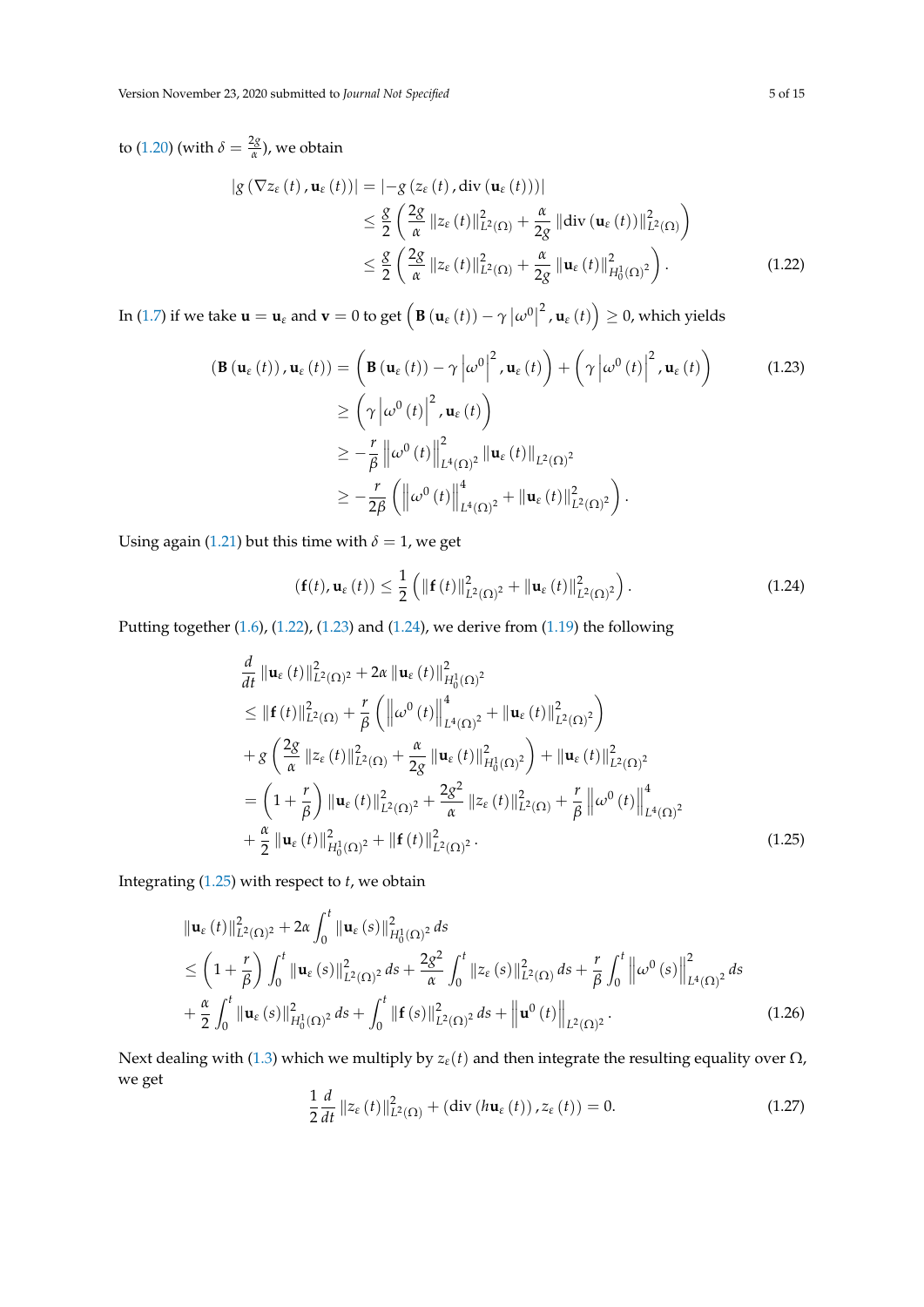But

$$
\begin{split}\n\left| \left( \text{div} \left( h \mathbf{u}_{\varepsilon} \left( t \right) \right), z_{\varepsilon} \left( t \right) \right) \right| &= \left| \left( h \, \text{div} \, \mathbf{u}_{\varepsilon} \left( t \right), z_{\varepsilon} \left( t \right) \right) + \left( \mathbf{u}_{\varepsilon} \left( t \right) \cdot \nabla h, z_{\varepsilon} \left( t \right) \right) \right| \\
&\leq \left| \left( h \, \text{div} \, \mathbf{u}_{\varepsilon} \left( t \right), z_{\varepsilon} \left( t \right) \right) \right| + \left| \left( \mathbf{u}_{\varepsilon} \left( t \right) \cdot \nabla h, z_{\varepsilon} \left( t \right) \right) \right| \\
&\leq \left\| h \right\|_{\infty} \left\| \mathbf{u}_{\varepsilon} \left( t \right) \right\|_{H_0^1(\Omega)}^2 \left\| z_{\varepsilon} \left( t \right) \right\|_{L^2(\Omega)} + M \left\| \mathbf{u}_{\varepsilon} \left( t \right) \right\|_{L^2(\Omega)}^2 \left\| z_{\varepsilon} \left( t \right) \right\|_{L^2(\Omega)} \\
&\leq \frac{\mu}{2} \left( \frac{\alpha}{2\mu} \left\| \mathbf{u}_{\varepsilon} \left( t \right) \right\|_{H_0^1(\Omega)}^2 + \frac{2\mu}{\alpha} \left\| z_{\varepsilon} \left( t \right) \right\|_{L^2(\Omega)}^2 \right) \\
&\quad + \frac{M}{2} \left( \left\| \mathbf{u}_{\varepsilon} \left( t \right) \right\|_{L^2(\Omega)}^2 + \left\| z_{\varepsilon} \left( t \right) \right\|_{L^2(\Omega)}^2 \right). \n\end{split} \tag{1.28}
$$

Taking into account [\(1.28\)](#page-5-0) and integrating [\(1.27\)](#page-4-4) in *t* gives

$$
||z_{\varepsilon}(t)||_{L^{2}(\Omega)}^{2} \leq M \int_{0}^{t} ||\mathbf{u}_{\varepsilon}(s)||_{L^{2}(\Omega)^{2}}^{2} ds + \left(\frac{2\mu^{2}}{\alpha} + M\right) \int_{0}^{t} ||z_{\varepsilon}(s)||_{L^{2}(\Omega)}^{2} ds + \frac{\alpha}{2} \int_{0}^{t} ||\mathbf{u}_{\varepsilon}(s)||_{H_{0}^{1}(\Omega)^{2}}^{2} ds + ||z^{0}(t)||_{L^{2}(\Omega)}.
$$
\n(1.29)

Summing up inequalities [\(1.26\)](#page-4-5) and [\(1.29\)](#page-5-1) gives readily

$$
\|\mathbf{u}_{\varepsilon}(t)\|_{L^{2}(\Omega)^{2}}^{2} + \|z_{\varepsilon}(t)\|_{L^{2}(\Omega)}^{2} + \alpha \int_{0}^{t} \|\mathbf{u}_{\varepsilon}(s)\|_{H_{0}^{1}(\Omega)^{2}}^{2} ds
$$
  
\n
$$
\leq \lambda_{1} \int_{0}^{t} \left( \|\mathbf{u}_{\varepsilon}(s)\|_{L^{2}(\Omega)^{2}}^{2} + \|z_{\varepsilon}(s)\|_{L^{2}(\Omega)}^{2} \right) ds + \frac{r}{\beta} \int_{0}^{t} \left\|\omega^{0}(s)\right\|_{L^{4}(\Omega)^{2}}^{4} ds + \lambda_{2},
$$

where

$$
\lambda_1 = \max\left(1 + M + \frac{r}{\beta}, \frac{2\mu^2}{\alpha} + M + \frac{2g^2}{\alpha}\right)
$$

and

$$
\lambda_2 = \int_0^T \|\mathbf{f}(s)\|_{L^2(\Omega)^2}^2 ds + \left\|\mathbf{u}^0\right\|_{L^2(\Omega)^2}^2 + \left\|z^0\right\|_{L^2(\Omega)}^2
$$

<span id="page-5-1"></span><span id="page-5-0"></span>.

Now, appealing to inequality [\(1.13\)](#page-3-3) (in Lemma [1.1\)](#page-3-4) and owing to the fact that  $\omega^0 \in L^2(0,T;H^1_0(\Omega)^2)$ , we have

$$
\|\omega^{0}(s)\|_{L^{4}(\Omega)}^{4} \leq C \left\|\omega^{0}(s)\right\|_{L^{4}(\Omega)}^{2} \left\|\nabla\omega^{0}(s)\right\|_{L^{2}(\Omega)}^{2}
$$

$$
\leq C \left\|\omega^{0}(s)\right\|_{H_{0}^{1}(\Omega)}^{4} \text{ for a.e. } s \in (0, T),
$$

so that

$$
\left\|\omega^{0}(s)\right\|_{L^{2}(0,T;L^{4}(\Omega)^{2})} \leq C\left\|\omega^{0}(s)\right\|_{L^{2}(0,T;H^{1}_{0}(\Omega)^{2})} \leq C.
$$

We are therefore led to

$$
\|\mathbf{u}_{\varepsilon}(t)\|_{L^{2}(\Omega)^{2}}^{2} + \|z_{\varepsilon}(t)\|_{L^{2}(\Omega)}^{2} + \alpha \int_{0}^{t} \|\mathbf{u}_{\varepsilon}(s)\|_{H_{0}^{1}(\Omega)^{2}}^{2} ds
$$
  

$$
\leq C + \lambda_{1} \int_{0}^{t} (\|\mathbf{u}_{\varepsilon}(s)\|_{L^{2}(\Omega)^{2}}^{2} + \|z_{\varepsilon}(s)\|_{L^{2}(\Omega)}^{2}) ds.
$$

Applying the Gronwall inequality leads to

<span id="page-5-2"></span>
$$
\sup_{0\leq t\leq T} \left\|\mathbf{u}_{\varepsilon}\left(t\right)\right\|_{L^{2}(\Omega)^{2}} \leq C, \sup_{0\leq t\leq T} \left\|z_{\varepsilon}\left(t\right)\right\|_{L^{2}(\Omega)} \leq C, \int_{0}^{T} \left\|\mathbf{u}_{\varepsilon}\left(t\right)\right\|_{H_{0}^{1}(\Omega)^{2}}^{2} dt \leq C.
$$
 (1.30)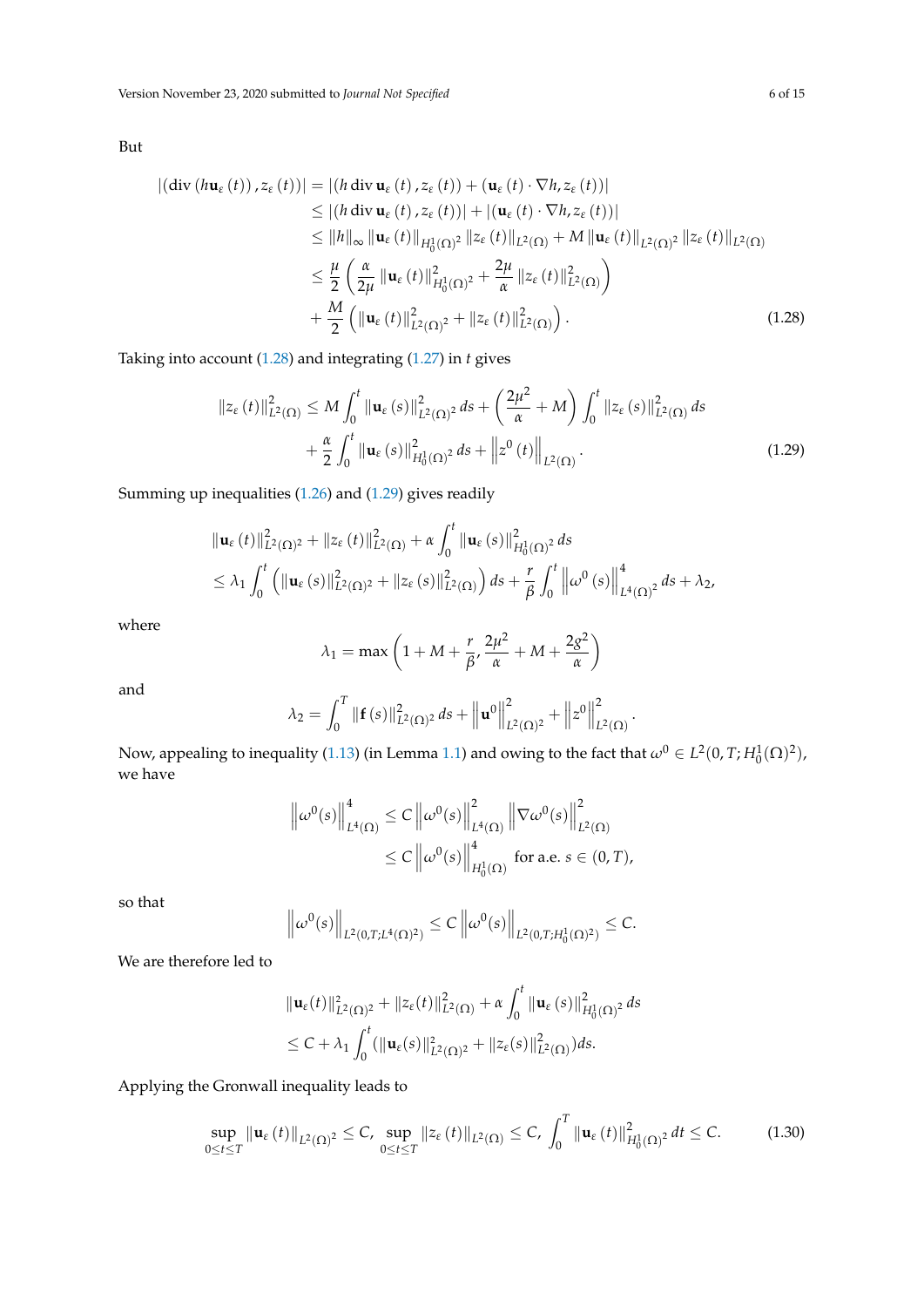From [\(1.10\)](#page-2-2) we obtain for all  $\varphi \in L^2(0, T; H^1_0(\Omega)^2)$ ,

$$
\left| \left( \frac{\partial \mathbf{u}_{\varepsilon}}{\partial t}, \varphi \right) \right| \leq C \left\| \mathbf{u}_{\varepsilon} \right\|_{L^{2}(0,T;H_{0}^{1}(\Omega)^{2})} \left\| \varphi \right\|_{L^{2}(0,T;H_{0}^{1}(\Omega)^{2})} \n+ \left\| \mathbf{B} \left( \mathbf{u}_{\varepsilon} \right) \right\|_{L^{2}(Q)^{2}} \left\| \varphi \right\|_{L^{2}(Q)^{2}} \n+ C \left\| z_{\varepsilon} \right\|_{L^{2}(Q)} \left\| \varphi \right\|_{L^{2}(0,T;H_{0}^{1}(\Omega)^{2})} \n+ \left\| \mathbf{f} \right\|_{L^{2}(0,T;H^{-1}(\Omega)^{2})} \left\| \varphi \right\|_{L^{2}(0,T;H_{0}^{1}(\Omega)^{2})}.
$$

Next, using the embedding  $H_0^1(\Omega) \hookrightarrow L^4(\Omega)$ , we have

$$
\|\mathbf{B}(\mathbf{u}_{\varepsilon})\|_{L^2(Q)} \leq C \left\|\mathbf{u}_{\varepsilon}\right\|_{L^2(0,T;L^4(\Omega)^2)} \leq C \left\|\mathbf{u}_{\varepsilon}\right\|_{L^2(0,T;H^1_0(\Omega)^2)}.
$$

We therefore infer from  $(1.30)$  that

$$
\left| \left( \frac{\partial \mathbf{u}_{\varepsilon}}{\partial t}, \varphi \right) \right| \leq C \left\| \varphi \right\|_{L^2(0,T;H^1_0(\Omega)^2)},
$$

from which

$$
\left\|\frac{\partial \mathbf{u}_{\varepsilon}}{\partial t}\right\|_{L^2\left(0,T;H^{-1}(\Omega)^2\right)} \leq C.
$$

We follow the same way of reasoning to see that

$$
\left\|\frac{\partial z_{\varepsilon}}{\partial t}\right\|_{L^2(0,T;L^2(\Omega))}\leq C.
$$

66 This concludes the proof.  $\Box$ 

# <sup>67</sup> **2. Fundamentals of the sigma-convergence method**

<sup>68</sup> In this section we recall the main properties and some basic facts about the concept of  $\epsilon_9$  sigma-convergence. We refer the reader to  $[24,25]$  $[24,25]$  for the details about most of the results of this <sup>70</sup> section.

Let  ${\cal A}$  be an algebra with mean value on  $\mathbb{R}^d$  (integer  $d\geq 1$ ), that is, a closed subalgebra of the  $\mathcal{C}^\ast$ -algebra of bounded uniformly continuous real-valued functions on  $\mathbb{R}^d$ , BUC $(\mathbb{R}^d)$ , which contains the constants, is translation invariant and is such that any of its elements possesses a mean value in the following sense: for every  $u \in A$ , the sequence  $(u^{\varepsilon})_{\varepsilon > 0}$   $(u^{\varepsilon}(x) = u(x/\varepsilon))$  weakly\*-converges in  $L^\infty(\R^d)$  to some real number  $M(u)$  (called the mean value of *u*) as  $\varepsilon\to 0.$  The mean value expresses as

$$
M(u) = \lim_{R \to \infty} \int_{B_R} u(y) dy \text{ for } u \in \mathcal{A}
$$
 (2.1)

*r*<sub>1</sub> where we have set  $f_{B_R} = |B_R|^{-1} \int_{B_R}$ .

For  $1 \leq p < \infty$ , we define the Marcinkiewicz space  $\mathfrak{M}^p(\mathbb{R}^d)$  to be the set of functions  $u \in L^p_{loc}(\mathbb{R}^d)$ such that

$$
\limsup_{R\to\infty}\int_{B_R}|u(y)|^p dy < \infty.
$$

Endowed with the seminorm

$$
||u||_p = \left(\limsup_{R\to\infty} \int_{B_R} |u(y)|^p dy\right)^{1/p},
$$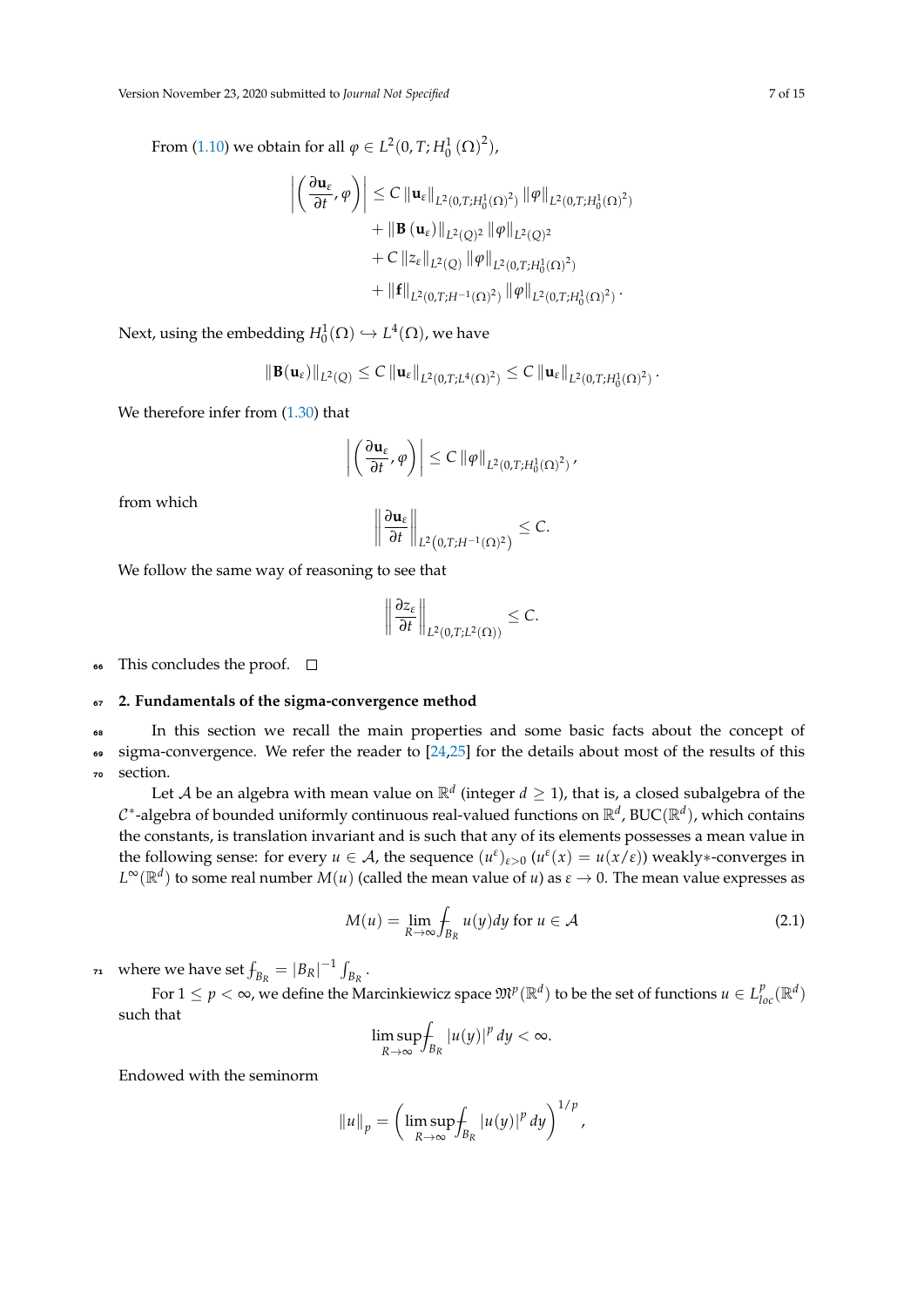$\mathfrak{M}^p(\mathbb{R}^d)$  is a complete seminormed space. Next, we define the *generalized Besicovitch space*  $B^p_{\mathcal{A}}$  $\frac{p}{\mathcal{A}}(\mathbb{R}^d)$  $(1 \leq p < \infty)$  as the closure of the algebra with mean value  $\mathcal A$  in  $\mathfrak{M}^p(\mathbb R^d)$ . Then for any  $u \in B^p$  $L^p_{\mathcal{A}}(\mathbb{R}^d)$  we have that

$$
||u||_p = \left(\lim_{R \to \infty} \int_{B_R} |u(y)|^p \, dy\right)^{\frac{1}{p}} = \left(M(|u|^p)\right)^{\frac{1}{p}}.
$$
 (2.2)

In this regard, we consider the space

$$
B_{\mathcal{A}}^{1,p}(\mathbb{R}^d) = \{ u \in B_{\mathcal{A}}^p(\mathbb{R}^d) : \nabla_y u \in (B_{\mathcal{A}}^p(\mathbb{R}^d))^d \}
$$

endowed with the seminorm

$$
||u||_{1,p} = \left(||u||_p^p + ||\nabla_y u||_p^p\right)^{\frac{1}{p}},
$$

which is a complete seminormed space. The Banach counterpart of the previous spaces are defined as follows. We set  $\mathcal{B}_{\perp}^p$  $L^p_{\mathcal{A}}(\mathbb{R}^d) = B^p_{\mathcal{A}}$  $L^p_{\mathcal{A}}(\mathbb{R}^d)/\mathcal{N}$  where  $\mathcal{N} = \{u \in B^p_{\mathcal{A}}\}$  $^p_{\mathcal{A}}(\mathbb{R}^d)$  :  $\left\|u\right\|_p=0\}.$  We define  $\mathcal{B}^{1,p}_{\mathcal{A}}$  $\mathcal{A}^{1,p}(\mathbb{R}^d)$ mutatis mutandis: replace  $B^p_{\ \lambda}$  $L^p_{\mathcal{A}}(\mathbb{R}^d)$  by  $\mathcal{B}_{\mathcal{A}}^p$ A (R*<sup>d</sup>* ) and *∂*/*∂y<sup>i</sup>* by *∂*/*∂y<sup>i</sup>* , where *∂*/*∂y<sup>i</sup>* is defined by

<span id="page-7-0"></span>
$$
\frac{\overline{\partial}}{\partial y_i}(u+\mathcal{N}) := \frac{\partial u}{\partial y_i} + \mathcal{N} \text{ for } u \in B_{\mathcal{A}}^{1,p}(\mathbb{R}^d). \tag{2.3}
$$

It is important to note that *∂*/*∂y<sup>i</sup>* is also defined as the infinitesimal generator in the *i*th direction coordinate of the strongly continuous group  $\mathcal{T}(y)$  :  $\mathcal{B}_{\lambda}^{p}$  ${}_{\mathcal{A}}^{p}(\mathbb{R}^{d}) \rightarrow \mathcal{B}_{\mathcal{A}}^{p}(\mathbb{R}^{d}); \ \mathcal{T}(y)(u+\mathcal{N}) = u(\cdot+y) + \mathcal{N}.$ Let us denote by  $\rho : B^p_{\mu}$  $\mathcal{B}^p_{\mathcal{A}}(\mathbb{R}^d) \to \mathcal{B}^p_{\mathcal{A}}(\mathbb{R}^d) = B^p_{\mathcal{A}}$  $L^p_{\mathcal{A}}(\mathbb{R}^d)/\mathcal{N}$ ,  $\varrho(u) = u + \mathcal{N}$ , the canonical surjection. We remark that if  $u \in B^{1,p}_A$  $\mathcal{A}^{1,p}(\mathbb{R}^d)$  then  $\varrho(u) \in \mathcal{B}_{\mathcal{A}}^{1,p}(\mathbb{R}^d)$  with further

$$
\frac{\overline{\partial}\varrho(u)}{\partial y_i} = \varrho\left(\frac{\partial u}{\partial y_i}\right),
$$

 $72$  as seen above in  $(2.3)$ .

We assume in the sequel that the algebra A is ergodic, that is, any  $u \in \mathcal{B}_{\mathcal{A}}^p(\mathbb{R}^d)$  which is invariant under  $(\mathcal{T}(y))_{y \in \mathbb{R}^d}$  is constant in  $\mathcal{B}_{\mathcal{A}}^p$  $\mathcal{B}^{\mathcal{A}}_{\mathcal{A}}(\mathbb{R}^d)$  and  $\mathcal{B}^{\mathcal{B}}_{\mathcal{A}}(\mathbb{R}^d)$ , i.e., if  $\mathcal{T}(y)u = u$  for every  $y \in \mathbb{R}^d$ , then  $\|u - c\|_p = 0$  where *c* is a constant function in  $\mathcal{B}_{\perp}^p$ <sup>75</sup> c is a constant function in  $\mathcal{B}_{\mathcal{A}}^{p}(\mathbb{R}^{d})$ . Let us also recall the following property [\[19,](#page-13-10)[22\]](#page-13-5):

<sup>76</sup> • The mean value *M* viewed as defined on *A*, extends by continuity to a positive continuous linear form (still denoted by *M*) on  $B^p_{\lambda}$  $_{\mathcal{A}}^{p}(\mathbb{R}^{d})$ . For each  $u \in B_{\mathcal{A}}^{p}$ *A* linear form (still denoted by *M*) on  $B^p_{\mathcal{A}}(\mathbb{R}^d)$ . For each  $u \in B^p_{\mathcal{A}}(\mathbb{R}^d)$  and all  $a \in \mathbb{R}^d$ , we have *M*(*u*(· + *a*)) = *M*(*u*), and  $||u||_p = [M(|u|^p)]^{1/p}$ .

To the space  $B^p_{\mu}$  $^p_{{\cal A}}(\mathbb{R}^d)$  we also attach the following *corrector* space

$$
B_{\sharp\mathcal{A}}^{1,p}(\mathbb{R}^d) = \{ u \in W_{loc}^{1,p}(\mathbb{R}^d) : \nabla_y u \in B_{\mathcal{A}}^p(\mathbb{R}^d)^d \text{ and } M(\nabla_y u) = 0 \}.
$$

In  $B^{1,p}_{\# \, A}$  $\lim_{n \to \infty} \mu(\mathbb{R}^d)$  we identify two elements by their gradients:  $u = v$  in  $B^{1,p}_{\#A}$ <sup>1,p</sup><sub>#A</sub>( $\mathbb{R}^{d}$ ) we identify two elements by their gradients:  $u = v$  in  $B_{\#A}^{1,p}(\mathbb{R}^{d})$  iff  $\nabla_{y}(u - v) = 0$ , i.e.

 $\left\| \nabla_y(u - v) \right\|_p = 0$ . We may therefore equip  $B_{\# \mathcal{A}}^{1,p}$  $\|\nabla_y(u-v)\|_p = 0.$  We may therefore equip  $B_{\# \mathcal{A}}^{1,p}(\mathbb{R}^d)$  with the gradient norm  $\|u\|_{\#,p} = \|\nabla_y u\|_p.$  This

defines a Banach space [\[6,](#page-13-11) Theorem 3.12] containing *B* 1,*p*  $_{\bf s1}$  defines a Banach space [6, Theorem 3.12] containing  $B^{1,p}_\mathcal{A}(\mathbb{R}^d)$  as a subspace.

**Definition 2.1.** A sequence  $(u_{\varepsilon})_{\varepsilon>0} \subset L^p(Q)$   $(1 \leq p < \infty)$  is said to:

*(i) weakly*  $\Sigma$ -converge in  $L^p(Q)$  to  $u_0 \in L^p(Q; B^p)$  $L^p_{\mathcal{A}}(\mathbb{R}^d)$ ) if as  $\varepsilon \to 0$ , we have

<span id="page-7-1"></span>
$$
\int_{Q} u_{\varepsilon}(x,t) f\left(x,t,\frac{x}{\varepsilon}\right) dx dt \to \int_{Q} M(u_{0}(x,t,\cdot)f(x,t,\cdot)) dx dt \tag{2.4}
$$

$$
\text{for every } f \in L^{p'}(Q; \mathcal{A})), \frac{1}{p} + \frac{1}{p'} = 1. \text{ We express this by writing } u_{\varepsilon} \to u_0 \text{ in } L^p(Q)\text{-weak } \Sigma;
$$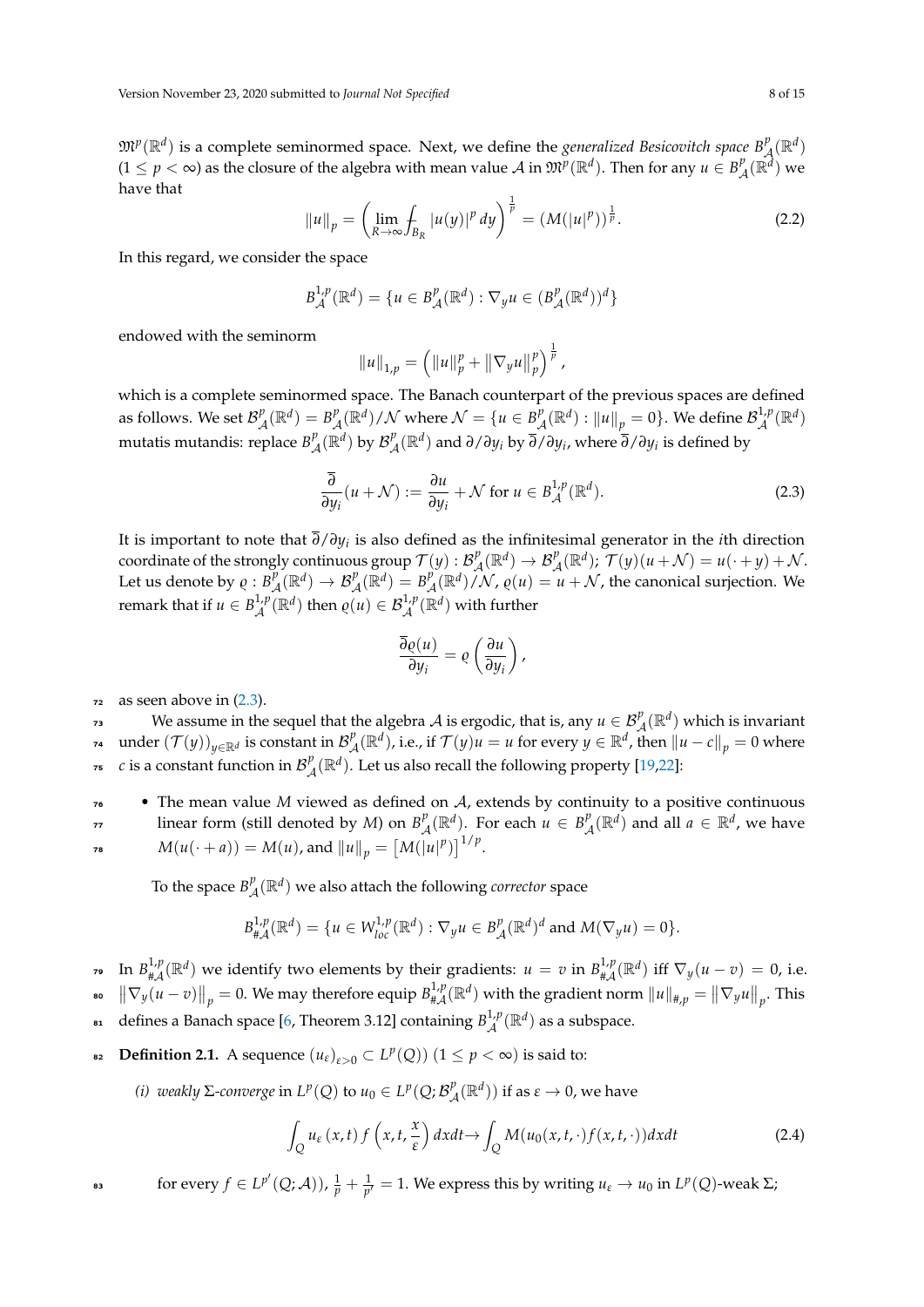*(ii) strongly* Σ-converge in  $L^p(Q)$  to  $u_0 ∈ L^p(Q; \mathcal{B}_{\mathcal{A}}^p)$  $L^p_{\mathcal{A}}(\mathbb{R}^d)$  ) if [\(2.4\)](#page-7-1) holds and further

$$
\|u_{\varepsilon}\|_{L^{p}(Q)} \to \|u_{0}\|_{L^{p}(Q;\mathcal{B}_{\mathcal{A}}^{p}(\mathbb{R}^{d}))}. \tag{2.5}
$$

**We express this by writing**  $u_{\varepsilon} \to u_0$  **in**  $L^p(Q)$ **-strong**  $\Sigma$ **.** 

**Remark 2.1.** 1) We can prove that the weak  $\Sigma$ -convergence in  $L^p(Q)$  implies the weak convergence in *L<sup>p</sup>* (*Q*). 2) The convergence [\(2.4\)](#page-7-1) still holds true for  $f \in C(\overline{Q}; B_p^{p', \infty})$  $p' \propto (\mathbb{R}^d)$ ), where  $B_{\mathcal{A}}^{p', \infty}$  $\bullet \bullet$  in  $L^p\left(Q\right)$ . 2) The convergence (2.4) still holds true for  $f\in\mathcal{C}(\overline{Q};B_{\mathcal{A}}^{p',\infty}\left({\mathbb{R}}^d\right))$ , where  $B_{\mathcal{A}}^{p',\infty}\left({\mathbb{R}}^d\right)=0$  $B^p_{\ A}$ 87  $B_\mathcal{A}^{p'}\left(\mathbb{R}^d\right) \cap L^\infty\left(\mathbb{R}^d\right)$ ,  $\frac{1}{p}+\frac{1}{p'}=1.$ 

 The following results are the main properties of sigma-convergence and they can be found in [\[19](#page-13-10)[,22](#page-13-5)[,24\]](#page-13-7). Before we can state them, we need to define what we call a fundamental sequence. By a *fundamental sequence* we term any ordinary sequence (*εn*)*n*≥<sup>1</sup> (denoted here below by *E*) of real 91 numbers satisfying  $0 < \varepsilon_n \leq 1$  and  $\varepsilon_n \to 0$  when  $n \to \infty$ .

- $\Phi$  (SC)<sub>1</sub> For 1 < *p* < ∞, any sequence which is bounded in *L<sup>p</sup>* (*Q*) possesses a weakly Σ-convergent <sup>93</sup> subsequence.
	- $(\text{SC})_2$  Let  $1 < p < \infty$ . Let  $(u_{\varepsilon})_{\varepsilon \in E} \subset L^p(0, T; W_0^{1,p})$  $\binom{1}{0}$  ( $\Omega$ )) be a sequence which satisfies the following estimate

$$
\sup_{\varepsilon\in E}\|u_\varepsilon\|_{L^p\big(0,T;W^{1,p}_0(\Omega)\big)}<\infty.
$$

Then there exist a subsequence  $E'$  from  $E$  and a couple  $(u_0, u_1)$  with  $u_0 \in L^p(0, T; W_0^{1,p})$  $\binom{1}{0}^{\prime}(\Omega)$  and  $u_1 \in L^p(Q; B^{1,p}_{\sharp\mathcal{A}})$  $_{\sharp\mathcal{A}}^{1,p}(\mathbb{R}^d)$ ) such that as  $E'\ni\varepsilon\to 0$ ,

$$
u_{\varepsilon} \to u_0
$$
 in  $L^p(Q)$ -weak  $\Sigma$ 

and

$$
\frac{\partial u_{\varepsilon}}{\partial x_i} \to \frac{\partial u_0}{\partial x_i} + \frac{\partial u_1}{\partial y_i} \text{ in } L^p(Q)\text{-weak } \Sigma, \ 1 \le i \le d. \tag{2.6}
$$

 $p$ 4 (SC) $_3$  Let  $1 < p$ ,  $q < \infty$  and  $r \geq 1$  be such that  $\frac{1}{r} = \frac{1}{p} + \frac{1}{q} \leq 1$ . Assume that  $(u_\varepsilon)_{\varepsilon > 0} \subset L^q(Q)$  is weakly Σ-convergent in  $L^q(Q)$  to some  $u_0 \in L^q(Q; \mathcal{B}^q)$ bs weakly Σ-convergent in  $L^q(Q)$  to some  $u_0 ∈ L^q(Q; \mathcal{B}_{\mathcal{A}}^q(\mathbb{R}^d))$  and  $(v_{\varepsilon})_{\varepsilon > 0} ⊂ L^p(Q)$  is strongly

Σ-convergent in  $L^p(Q)$  to some  $v_0 ∈ L^p(Q; B^p)$ **2-convergent in**  $L^p(Q)$  to some  $v_0 \in L^p(Q; \mathcal{B}_{\mathcal{A}}^p(\mathbb{R}^d))$ . Then the sequence  $(u_\varepsilon v_\varepsilon)_{\varepsilon > 0}$  is weakly **2**-convergent in  $L^r(Q)$  to  $u_0v_0$ .

- <sup>98</sup> **3. Homogenization result**
- <sup>99</sup> *3.1. Passage to the limit*

First we set

$$
\mathbb{V} = \left\{ \mathbf{u} \in L^2 \left( 0, T; H_0^1(\Omega)^2 \right) : \mathbf{u}' = \frac{\partial \mathbf{u}}{\partial t} \in L^2 \left( 0, T; H^{-1}(\Omega)^2 \right) \right\};
$$
  

$$
\mathbb{H} = \left\{ z \in L^2 \left( 0, T; L^2(\Omega) \right) : z' = \frac{\partial z}{\partial t} \in L^2 \left( 0, T; L^2(\Omega) \right) \right\}
$$
  

$$
= H^1(0, T; L^2(\Omega))
$$

The space  $V$  and  $H$  are Hilbert spaces with obvious norms. Moreover the imbeddings 101  $\mathbb{V} \hookrightarrow L^2(0,T;L^2(\Omega)^2)$  and  $\mathbb{H} \hookrightarrow L^2(0,T;L^2(\Omega))$  are compact.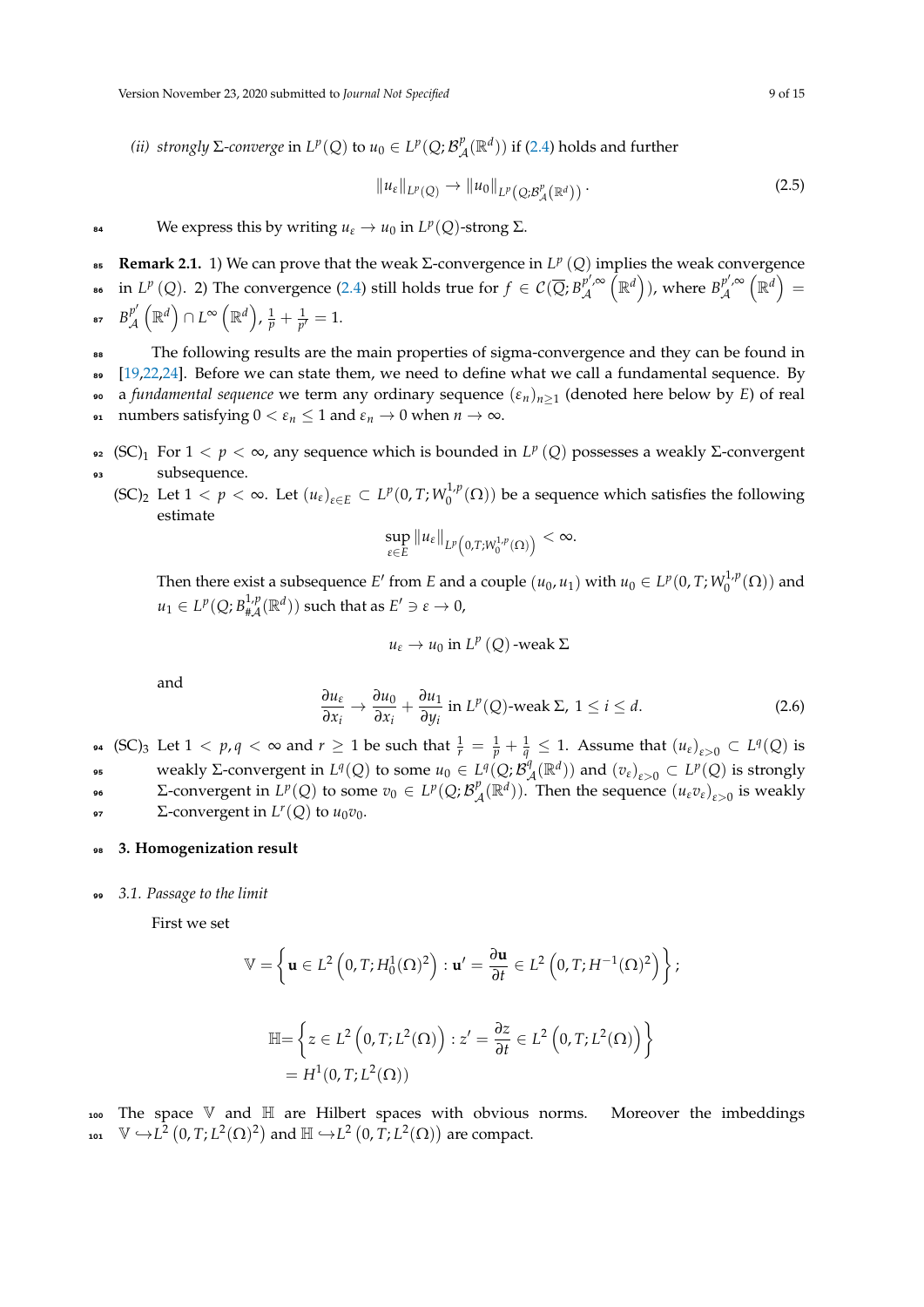Now in view of a priori estimates in Lemma [1.2,](#page-3-5) the sequences  $(\mathbf{u}_{\varepsilon})_{\varepsilon}$  and  $(z_{\varepsilon})_{\varepsilon}$  are bounded in  $\mathbb {V}$ and in  $\mathbb H$  respectively. Hence given a fundamental sequence *E*, there exist a subsequence *E'* of *E* and a couple  $(\mathbf{u}_0, z_0) \in \mathbb{V} \times \mathbb{H}$  such that, as  $E' \ni \varepsilon \to 0$ ,

$$
\mathbf{u}_{\varepsilon} \to \mathbf{u}_0 \text{ in } \mathbb{V}\text{-weak};\tag{3.1}
$$

$$
\mathbf{u}_{\varepsilon} \to \mathbf{u}_0 \text{ in } L^2(0, T; L^2(\Omega)^2)\text{-strong};
$$
\n(3.2)

<span id="page-9-5"></span><span id="page-9-4"></span><span id="page-9-2"></span>
$$
z_{\varepsilon} \to z_0 \text{ in } \mathbb{H}\text{-weak};\tag{3.3}
$$

$$
z_{\varepsilon} \to z_0 \text{ in } L^2\left(0, T; L^2\left(\Omega\right)\right) \text{-strong.} \tag{3.4}
$$

Taking into account the estimates [\(1.14\)](#page-3-6) to [\(1.18\)](#page-3-7), we derive (by a diagonal process) the existence of a subsequence of *E*<sup>'</sup> (still denoted by *E*<sup>'</sup>) and of a function  $\mathbf{u}_1 \in L^2(Q; B^{1,2}_{\#A}(\mathbb{R}^2)^2)$  such that, as  $E' \ni \varepsilon \to 0$ ,

<span id="page-9-3"></span>
$$
\frac{\partial \mathbf{u}_{\varepsilon}}{\partial x_{i}} \to \frac{\partial \mathbf{u}_{0}}{\partial x_{i}} + \frac{\partial \mathbf{u}_{1}}{\partial y_{i}} \text{ in } L^{2}(Q)^{2} \text{-weak } \Sigma, i = 1, 2. \tag{3.5}
$$

102 It follows that  $(\mathbf{u}_0, \mathbf{u}_1) \in \mathbb{F}_0^1 = \mathbb{V} \times L^2(Q; B^{1,2}_{\# \mathcal{A}}(\mathbb{R}^2)^2).$ 

Now, for an element  $\mathbf{v} = (\mathbf{v}_0, \mathbf{v}_1) \in \mathbb{F}_0^1$ , we set

$$
\mathbb{D}\mathbf{v} = \nabla \mathbf{v}_0 + \nabla_y \mathbf{v}_1 = (\mathbb{D}_i \mathbf{v})_{1 \le i \le 2} \text{ where } \mathbb{D}_i \mathbf{v} = \frac{\partial \mathbf{v}_0}{\partial x_i} + \frac{\partial \mathbf{v}_1}{\partial y_i}, \ i = 1, 2
$$

with  $\frac{\partial \mathbf{v}_0}{\partial x_i} + \frac{\partial \mathbf{v}_1}{\partial y_i}$  $\frac{\partial \mathbf{v}_1}{\partial y_i} = \left( \frac{\partial \mathbf{v}_0^j}{\partial x_i} + \frac{\partial \mathbf{v}_1^j}{\partial y_i} \right)$  $\setminus$ 1≤*j*≤2 103 with  $\frac{\partial v_0}{\partial x_i} + \frac{\partial v_1}{\partial y_i} = \left(\frac{\partial v'_0}{\partial x_i} + \frac{\partial v'_1}{\partial y_i}\right)$ . The smooth counterpart of  $\mathbb{F}_0^1$  is defined by  $\mathcal{F}_0^{\infty} = \mathcal{C}_0^{\infty}(Q)^2 \otimes$ 104  $\; \; \mathcal{C}_0^{\infty} \left( Q; \left( \mathcal{A}^{\infty} / \mathbb{R} \right)^2 \right) .$ 

<sup>105</sup> With this in mind, the following result holds true.

**Proposition 3.1.** Let  $\mathbf{u} = (\mathbf{u}_0, \mathbf{u}_1) \in \mathbb{F}_0^1$  and  $z_0 \in \mathbb{H}$ . Then  $\mathbf{u}$  and  $z_0$  solve the following variational problem:

$$
-\int_{Q} \mathbf{u}_{0} \frac{\partial \varphi_{0}}{\partial t} dx dt + \int_{Q} M (A_{0} \mathbb{D} \mathbf{u} \cdot \mathbb{D} \varphi) dx dt + \int_{Q} \mathbf{B} (\mathbf{u}_{0}) \varphi_{0} dx dt + \int_{Q} g \nabla z_{0} \varphi_{0} dx dt
$$

$$
= \int_{0}^{T} (\mathbf{f}(t), \varphi_{0}(t)) dt
$$
(3.6)

<span id="page-9-7"></span><span id="page-9-6"></span>
$$
-\int_{Q} z_{0} \frac{\partial \psi_{0}}{\partial t} dx dt - \int_{Q} h \mathbf{u}_{0} \cdot \nabla \psi_{0} dx dt = 0
$$
\n(3.7)

 $f \circ \mathcal{L} \circ \mathcal{L} \circ \mathcal{L} \circ \mathcal{L} \circ \mathcal{L} \circ \mathcal{L} \circ \mathcal{L} \circ \mathcal{L} \circ \mathcal{L} \circ \mathcal{L} \circ \mathcal{L} \circ \mathcal{L} \circ \mathcal{L} \circ \mathcal{L} \circ \mathcal{L} \circ \mathcal{L} \circ \mathcal{L} \circ \mathcal{L} \circ \mathcal{L} \circ \mathcal{L} \circ \mathcal{L} \circ \mathcal{L} \circ \mathcal{L} \circ \mathcal{L} \circ \mathcal{L} \circ \mathcal{L} \circ \mathcal{L} \circ \$ 

**Proof.** Let  $\varphi = (\varphi_0, \varphi_1)$  and  $\psi_0$  be as above, and define

$$
\varphi_{\varepsilon} = \varphi_0(x,t) + \varphi_1\left(x,t,\frac{x}{\varepsilon}\right) \text{ for } (x,t) \in Q.
$$

Taking  $(\varphi_{\varepsilon}, \psi_0)$  as a test function in the variational form of [\(1.2\)](#page-1-0)-[\(1.5\)](#page-1-1), we obtain

$$
-\int_{Q} \mathbf{u}_{\varepsilon} \frac{\partial \varphi_{\varepsilon}}{\partial t} dx dt + \int_{Q} A_{0}^{\varepsilon} \nabla \mathbf{u}_{\varepsilon} \cdot \nabla \varphi_{\varepsilon} dx dt + \int_{Q} \mathbf{B}(\mathbf{u}_{\varepsilon}) \varphi_{\varepsilon} dx dt + \int_{Q} g \nabla z_{\varepsilon} \varphi_{\varepsilon} dx dt
$$
  
= 
$$
\int_{0}^{T} (\mathbf{f}(t), \varphi_{\varepsilon}(t)) dt
$$
 (3.8)

and

<span id="page-9-1"></span><span id="page-9-0"></span>
$$
-\int_{Q} z_{\varepsilon} \frac{\partial \psi_{0}}{\partial t} dx dt - \int_{Q} h \mathbf{u}_{\varepsilon} \cdot \nabla \psi_{0} dx dt = 0.
$$
 (3.9)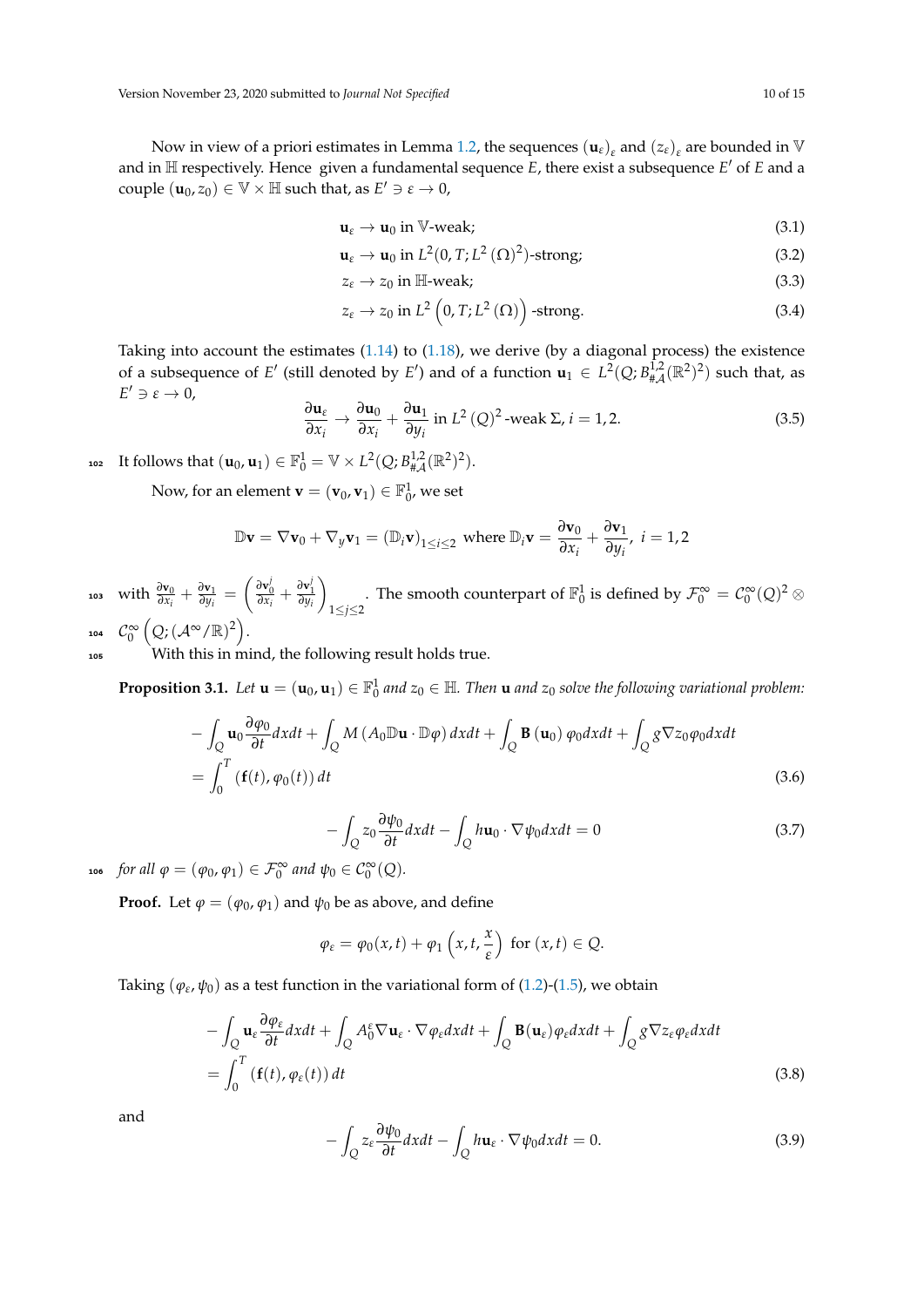Version November 23, 2020 submitted to *Journal Not Specified* 11 of 15

Using the identities

$$
\frac{\partial \varphi_{\varepsilon}}{\partial t} = \frac{\partial \varphi_0}{\partial t} + \varepsilon \left( \frac{\partial \varphi_1}{\partial t} \right)^{\varepsilon} \text{ and } \nabla \varphi_{\varepsilon} = \nabla \varphi_0 + (\nabla_y \varphi_1)^{\varepsilon} + \varepsilon (\nabla \varphi_1)^{\varepsilon},
$$

we infer that, as  $\varepsilon \to 0$ ,

$$
\frac{\partial \varphi_{\varepsilon}}{\partial t} \to \frac{\partial \varphi_0}{\partial t} \text{ in } L^2\left(0, T; H^{-1}(\Omega)^2\right) \text{-weak}
$$
 (3.10)

$$
\nabla \varphi_{\varepsilon} \to \nabla \varphi_0 + \nabla_y \varphi_1 \text{ in } L^2(Q)^{2 \times 2} \text{-strong } \Sigma
$$
 (3.11)

<span id="page-10-0"></span>
$$
\varphi_{\varepsilon} \to \varphi_0 \text{ in } L^2(Q)^2\text{-strong.} \tag{3.12}
$$

Let us consider each of the equations [\(3.8\)](#page-9-0) and [\(3.9\)](#page-9-1) separately. We first consider [\(3.8\)](#page-9-0) and using the convergence results [\(3.2\)](#page-9-2) and [\(3.10\)](#page-10-0), we obtain

<span id="page-10-2"></span><span id="page-10-1"></span>
$$
\int_{Q} \mathbf{u}_{\varepsilon} \frac{\partial \varphi_{\varepsilon}}{\partial t} dx dt \to \int_{Q} \mathbf{u}_{0} \frac{\partial \varphi_{0}}{\partial t} dx dt.
$$
\n(3.13)

Considering the second term of the left hand-side of [\(3.8\)](#page-9-0) and owing the fact that  $A_0 \in$  $\mathcal{C}(\overline{Q};B^{2,\infty}_{\mathcal{A}}\left(\mathbb{R}^2\right)^{2\times 2})$ , we use  $A_0$  as a test function and property (SC)<sub>3</sub> (recall that we have [\(3.5\)](#page-9-3) and [\(3.11\)](#page-10-1)) to get

$$
\int_{Q} A_0^{\varepsilon} \nabla \mathbf{u}_{\varepsilon} \cdot \nabla \varphi_{\varepsilon} dxdt \to \int_{Q} M (A_0 \mathbb{D} \mathbf{u} \cdot \mathbb{D} \varphi) dxdt.
$$
\n(3.14)

Let us show that

<span id="page-10-3"></span>
$$
\int_{Q} \mathbf{B}(\mathbf{u}_{\varepsilon}) \varphi_{\varepsilon} dxdt \to \int_{Q} \mathbf{B}(\mathbf{u}_{0}) \varphi_{0} dxdt.
$$
\n(3.15)

First, we have from [\(3.2\)](#page-9-2) that, up to a subsequence of  $E'$  not relabeled,  $\mathbf{u}_{\varepsilon} \to \mathbf{u}_0$  a.e. in Q. Hence from the continuity of **B**, we entail

$$
B(u_{\varepsilon}) \to B(u_0) \text{ a.e. in } Q.
$$

we infer from the boundedness of the sequence  $(\mathbf{B}(\mathbf{u}_{\varepsilon}))_{\varepsilon>0}$  that  $\mathbf{B}(\mathbf{u}_{\varepsilon}) \to \mathbf{B}(\mathbf{u}_0)$  in  $L^2(Q)^2$ -weak. Putting this together with [\(3.12\)](#page-10-2), we obtain [\(3.15\)](#page-10-3). We also easily obtain

$$
\int_0^T \left( \mathbf{f}(t), \varphi_{\varepsilon}(t) \right) dt \to \int_0^T \left( \mathbf{f}(t), \varphi_0(t) \right) dt. \tag{3.16}
$$

Next, the convergence results [\(3.3\)](#page-9-4) and [\(3.12\)](#page-10-2) yield

$$
\int_{Q} g \nabla z_{\varepsilon} \varphi_{\varepsilon} dxdt \to \int_{Q} g \nabla z_{0} \varphi_{0} dxdt.
$$
\n(3.17)

As for equation [\(3.9\)](#page-9-1), we use the strong convergence [\(3.4\)](#page-9-5) associated to [\(3.12\)](#page-10-2) to get

$$
\int_{Q} z_{\varepsilon} \frac{\partial \psi_{0}}{\partial t} dx dt \to \int_{Q} z_{0} \frac{\partial \psi_{0}}{\partial t} dx dt.
$$

Concerning the second term in [\(3.9\)](#page-9-1), we infer from [\(3.2\)](#page-9-2) that

$$
\int_{Q} h\mathbf{u}_{\varepsilon} \cdot \nabla \psi_0 dxdt \to \int_{Q} h\mathbf{u}_0 \cdot \nabla \psi_0 dxdt,
$$

 $_{107}$  thereby completing the proof of the proposition.  $\Box$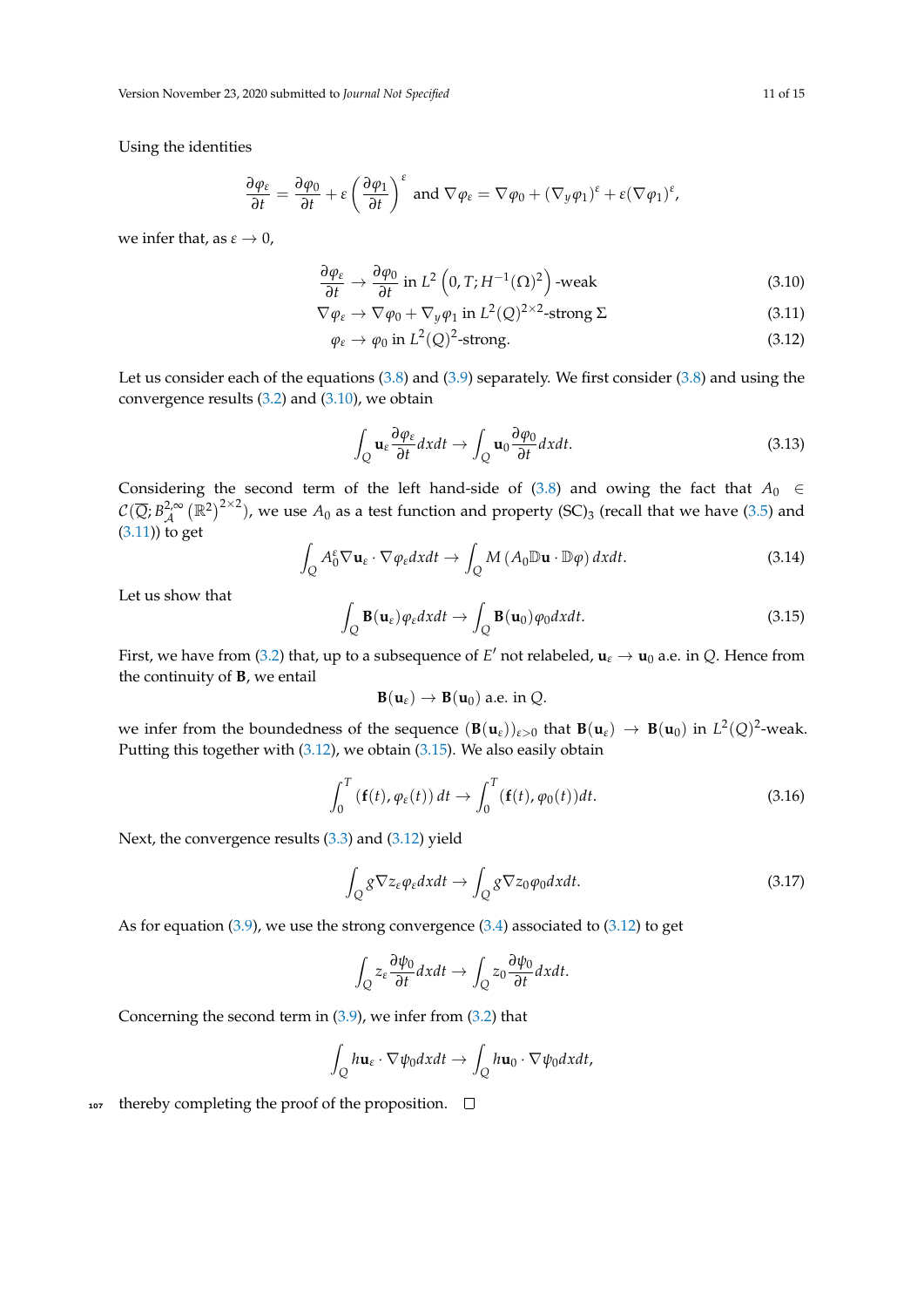# <sup>108</sup> *3.2. Homogenized problem*

We intend here to derive the problem whose the couple  $(\mathbf{u}_0, z_0)$  is solution. To achieve this, we first uncouple equation [\(3.6\)](#page-9-6), which is equivalent to the system consisting of [\(3.18\)](#page-11-0) and [\(3.19\)](#page-11-1) below:

$$
-\int_{Q} \mathbf{u}_{0} \frac{\partial \varphi_{0}}{\partial t} dx dt + \int_{Q} M (A_{0} \mathbb{D} \mathbf{u} \cdot \nabla'_{0}) dx dt + \int_{Q} \mathbf{B} (\mathbf{u}_{0}) \varphi_{0} dx dt + \int_{Q} g \nabla z_{0} \cdot \varphi_{0} dx dt
$$
  
= 
$$
\int_{0}^{T} (\mathbf{f}(t), \varphi_{0}(t)) dt;
$$
 (3.18)

<span id="page-11-1"></span><span id="page-11-0"></span>
$$
\int_{Q} M \left( A_0 \mathbb{D} \mathbf{u} \cdot \nabla_y \varphi_1 \right) dx dt = 0.
$$
\n(3.19)

Choosing in [\(3.19\)](#page-11-1)

<span id="page-11-4"></span>
$$
\varphi_1(x, t, y) = \theta(x, t)\mathbf{v}(y) \text{ where } \theta \in C_0^{\infty}(Q), \mathbf{v} \in (\mathcal{A}^{\infty})^2,
$$
\n(3.20)

we obtain

<span id="page-11-2"></span>
$$
M(A_0 \mathbb{D} \mathbf{u} \cdot \nabla \mathbf{v}) = 0 \text{ for all } \mathbf{v} \in (\mathcal{A}^{\infty})^2. \tag{3.21}
$$

Let us deal with [\(3.21\)](#page-11-2). To this end, fix  $\zeta \in \mathbb{R}^{2 \times 2}$  and consider the corrector problem:

<span id="page-11-3"></span>
$$
\begin{cases}\n\text{Find } \mathbf{B}(\xi) \in \mathcal{C}(\overline{\Omega}; B_{\# \mathcal{A}}^{1,2}(\mathbb{R}^2)^2) \text{ such that :} \\
-\text{div}_y[A_0(x, \cdot)(\xi + \nabla_y \mathbf{B}(\xi))] = 0 \text{ in } \mathbb{R}^2.\n\end{cases}
$$
\n(3.22)

Then in view of the properties of the matrix  $A_0(x, \cdot)$ , we infer from [\[10,](#page-13-12)[23\]](#page-13-13) that [\(3.22\)](#page-11-3) possesses a unique solution in  $C(\overline{\Omega}; B_{\# \mathcal{A}}^{1,2}(\mathbb{R}^2)^2)$ . Coming back to [\(3.22\)](#page-11-3) and taking there  $\xi = \nabla \mathbf{u}_0(x, t)$ , testing the resulting equation with  $\varphi_1$  as in [\(3.20\)](#page-11-4), we get by the uniqueness of the solution of [\(3.22\)](#page-11-3) that  $\mathbf{u}_1(x,t,y) = \mathbf{S}(\nabla \mathbf{u}_0(x,t)(x,y)$ . This shows that  $\mathbf{S}(\nabla \mathbf{u}_0)$  belongs to  $L^2(0,T;\mathcal{C}(\overline{\Omega};B_{\# \mathcal{A}}^{1,2}(\mathbb{R}^2)^2))$ . Clearly, if  $\chi_j^{\ell}$  is the solution of [\(3.22\)](#page-11-3) corresponding to  $\zeta = \xi_j^{\ell} = (\delta_{ij}\delta_{k\ell})_{1\leq i,k\leq 2}$  (that is all the entries of *ξ* are zero except the entry occupying the *j*th row and the  $\ell$ th column which is equal to 1), then

<span id="page-11-5"></span>
$$
\mathbf{u}_1 = \sum_{j,\ell=1}^2 \frac{\partial u_0^{\ell}}{\partial x_j} \mathbf{x}_j^{\ell} \text{ where } \mathbf{u}_0 = (u_0^{\ell})_{1 \leq \ell \leq 2}.
$$
 (3.23)

We recall again that  $\chi_j^\ell$  depends on  $x$  as it is the case for  $A_0$ . In the variational form of [\(3.18\)](#page-11-0), we insert the value of  $\mathbf{u}_1$  obtained in [\(3.23\)](#page-11-5) to get the equation

<span id="page-11-6"></span>
$$
\frac{\partial \mathbf{u}_0}{\partial t} - \text{div}(\widehat{A}_0(x)\nabla \mathbf{u}_0) + \mathbf{B}(\mathbf{u}_0) + g\nabla z_0 = \mathbf{f} \text{ in } Q. \tag{3.24}
$$

where  $\widehat{A}_0(x) = (\widehat{a}_{ij}^{k\ell}(x))_{1\leq i,j,k,\ell\leq 2}$ ,  $\widehat{a}_{ij}^{k\ell}(x) = a_{\text{hom}}(\chi_j^{\ell} + P_j^{\ell}, \chi_i^k + P_i^k)$  with  $P_j^{\ell} = y_j e^{\ell}$  ( $e^{\ell}$  the  $\ell$ th vector of the canonical basis of  $\mathbb{R}^2$ ) and

$$
a_{\text{hom}}(\boldsymbol{u},\boldsymbol{v})=\sum_{i,j,k=1}^2 M\left(a_{ij}\frac{\partial u^k}{\partial y_j}\frac{\partial v^k}{\partial y_i}\right) \text{ where } A_0=(a_{ij})_{1\leq i,j\leq 2}.
$$

Also the equation [\(3.7\)](#page-9-7) is equivalent to

<span id="page-11-7"></span>
$$
\frac{\partial z_0}{\partial t} + \text{div}(h\mathbf{u}_0) = 0 \text{ in } Q. \tag{3.25}
$$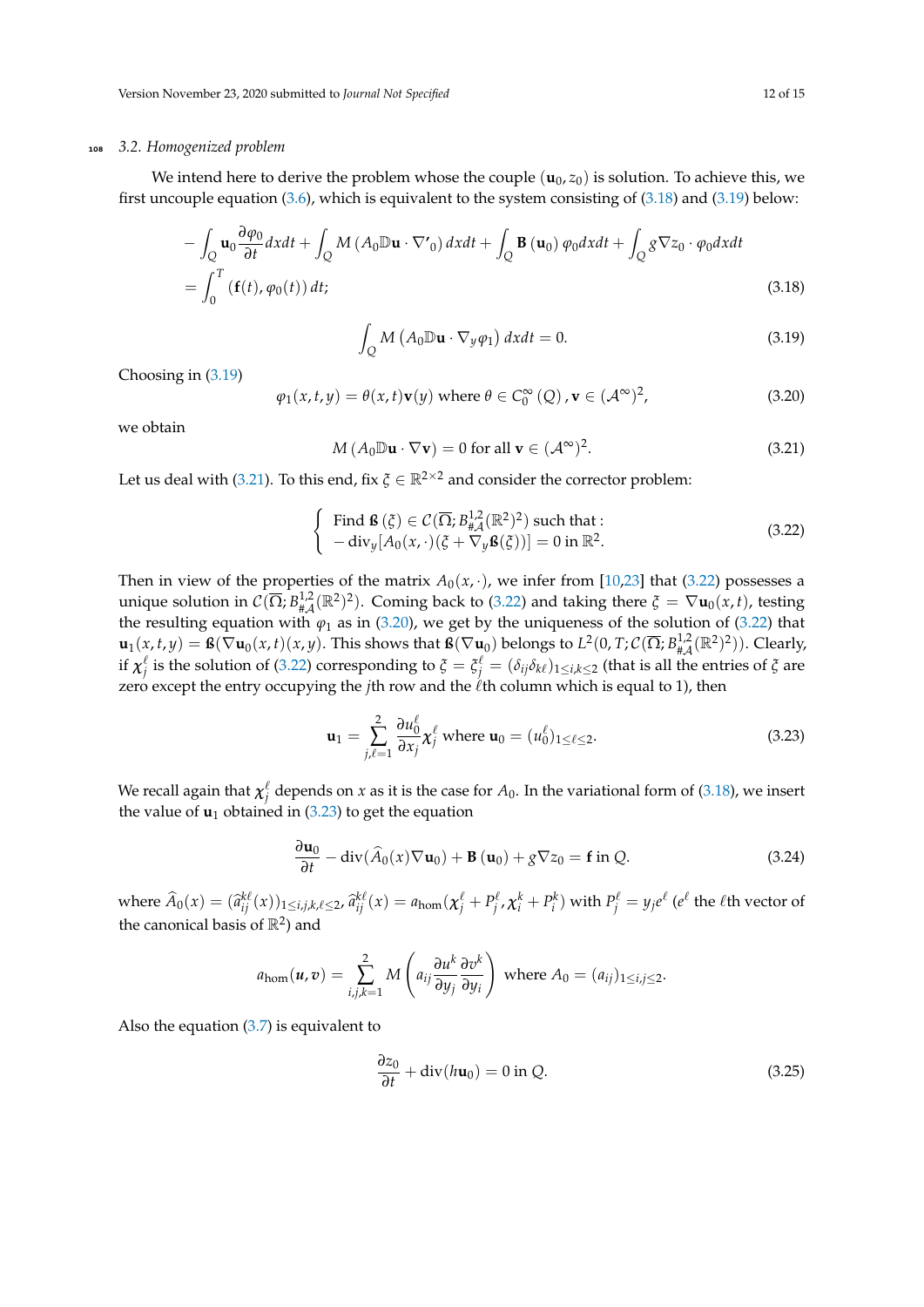Finally putting together the equations [\(3.24\)](#page-11-6)-[\(3.25\)](#page-11-7) associated to the boundary and initial conditions, we are led to the homogenized problem, viz.

<span id="page-12-0"></span>
$$
\begin{cases}\n\frac{\partial \mathbf{u}_0}{\partial t} - \operatorname{div}(\widehat{A}_0(x)\nabla \mathbf{u}_0) + \mathbf{B}(\mathbf{u}_0) + g\nabla z_0 = \mathbf{f} \text{ in } Q \\
\frac{\partial z_0}{\partial t} + \operatorname{div}(h\mathbf{u}_0) = 0 \text{ in } Q \\
\mathbf{u}_0 = 0 \text{ on } \partial\Omega \times (0, T) \\
\mathbf{u}_0(x, 0) = \mathbf{u}^0(x), z_0(x, 0) = z^0(x) \text{ in } \Omega.\n\end{cases}
$$
\n(3.26)

109 It can be easily shown that the matrix  $\widehat{A}_0$  of homogenized coefficients has entries in  $\mathcal{C}(\overline{\Omega})$ , and is <sup>110</sup> uniformly elliptic, so that under the conditions (**A1**)-(**A2**), the problem [\(3.26\)](#page-12-0) possesses a unique **50** solution  $(\mathbf{u}_0, z_0)$  with  $\mathbf{u}_0 \in L^2(0, T; H_0^1(\Omega)^2)$  and  $z_0 \in L^2(0, T; L^2(\Omega))$ . Since the solution of [\(3.26\)](#page-12-0) is unique, we infer that the whole sequence  $(\mathbf{u}_{\varepsilon}, z_{\varepsilon})$  converges in a suitable space towards  $(\mathbf{u}_0, z_0)$  as <sup>113</sup> stated in the following result, which is the main result of the work.

<span id="page-12-1"></span>**Theorem 3.1.** *Assume that* (**A1**) *to* (**A3**) *hold. For any*  $\varepsilon > 0$  *let* ( $\mathbf{u}_{\varepsilon}$ ,  $z_{\varepsilon}$ ) *be the unique solution of problem* [\(1.2\)](#page-1-0)  $_1$ **s** to [\(1.5\)](#page-1-1). Then the sequence  $(\mathbf{u}_{\varepsilon}, z_{\varepsilon})$  converges strongly in  $L^2(Q)^2 \times L^2(Q)$  to the solution of problem [\(3.26\)](#page-12-0).

**116 Proof.** The proof is a consequence of the previous steps.  $\Box$ 

# <sup>117</sup> **4. Some concrete applications of Theorem [3.1](#page-12-1)**

<sup>118</sup> The homogenization of problem has been made possible under the fundamental assumption (**A3**). <sup>119</sup> Some physical situations that lead to (**A3**) are listed below.

**Problem 1 (Periodic Homogenization).** The homogenization of [\(1.2\)](#page-1-0)-[\(1.5\)](#page-1-1) holds under the periodicity assumption that the matrix-function  $A_0(x, \cdot)$  is periodic with period 1 in each coordinate, for any  $x\in\overline{\Omega}.$  In that case, we have  $\mathcal{A}=\mathcal{C}_{per}(Y)$ , where  $Y=(0,1)^2$  and  $\mathcal{C}_{per}(Y)$  is the algebra of continuous *Y*-periodic functions defined in  $\mathbb{R}^2$ . It is easy to see that  $B^2_{\mathcal{A}}(\mathbb{R}^2) = L^2_{per}(Y) \equiv \{u \in L^2_{loc}(\mathbb{R}^2) : u \text{ is }$ *Y*-periodic}, and the mean value expresses as  $M(u) = \int_X u(y) dy$ . The homogenized matrix is hence defined by  $\widehat{A}_0(x) = (\widehat{a}_{ij}^{k\ell}(x))_{1 \le i,j,k,\ell \le 2}$ ,  $\widehat{a}_{ij}^{k\ell}(x) = a_{\text{hom}}(\chi_j^{\ell} + P_j^{\ell}, \chi_i^k + P_i^k)$  with  $P_j^{\ell} = y_j e^{\ell}$  (e<sup>e</sup> the *l*th vector of the canonical basis of  $\mathbb{R}^2$ ) and

$$
a_{\text{hom}}(u,v)=\sum_{i,j,k=1}^2\int_Y a_{ij}\frac{\partial u^k}{\partial y_j}\frac{\partial v^k}{\partial y_i}dy \text{ where } A_0=(a_{ij})_{1\leq i,j\leq 2}.
$$

where here  $\chi_j^\ell$  is the solution of the cell problem

$$
\chi_j^{\ell}(x,\cdot) \in H^1_{\#}(Y)^2: -\text{div}_y(A_0(x,\cdot)(\xi_j^{\ell} + \nabla_y \chi_j^{\ell}(x,\cdot))) = 0 \text{ in } Y
$$

120 with  $H^1_{\#}(Y) = \{v \in H^1_{per}(Y) : \int_Y v dy = 0\}$ ,  $H^1_{per}(Y) = \{v \in L^2_{per}(Y) : \nabla_y v \in L^2_{per}(Y)^2\}$  and *ι***21**  $\zeta_j^{\ell} = (\delta_{ij}\delta_{k\ell})_{1\leq i,k\leq 2}$ .

<sup>122</sup> **Problem 2** (**Almost periodic Homogenization**)**.** We may consider the homogenization problem for 123 [\(1.2\)](#page-1-0)-[\(1.5\)](#page-1-1) under the assumption that the coefficients of the matrix  $A_0(x, \cdot)$  are Besicovitch almost 124 periodic functions [\[1\]](#page-13-14). In that case, hypothesis (A3) holds true with  $A = AP(\mathbb{R}^2)$ , where AP  $(\mathbb{R}^2)$  is 125 the algebra of Bohr almost periodic functions on  $\mathbb{R}^2$  [\[3\]](#page-13-15). The mean value of a function  $u \in AP(\mathbb{R}^2)$  is the unique constant belonging to the close convex hull of the family of the translates  $(u(\cdot + a))_{a \in \mathbb{R}^2}$ .

<sup>127</sup> **Problem 3** (**Weakly almost periodic Homogenization**)**.** We may solve the homogenization problem 128 for [\(1.2\)](#page-1-0)-[\(1.5\)](#page-1-1) under the assumption: the function  $A_0(x, \cdot)$  is weakly almost periodic, that is, the matrix 129  $A_0(x, \cdot)$  has its entries in the algebra with mean value  $\mathcal{A} =$  WAP  $(\mathbb{R}^2)$  (where WAP  $(\mathbb{R}^2)$  is the algebra 130 of continuous weakly almost periodic functions on  $\mathbb{R}^2$ ; see e.g., [\[7\]](#page-13-16)).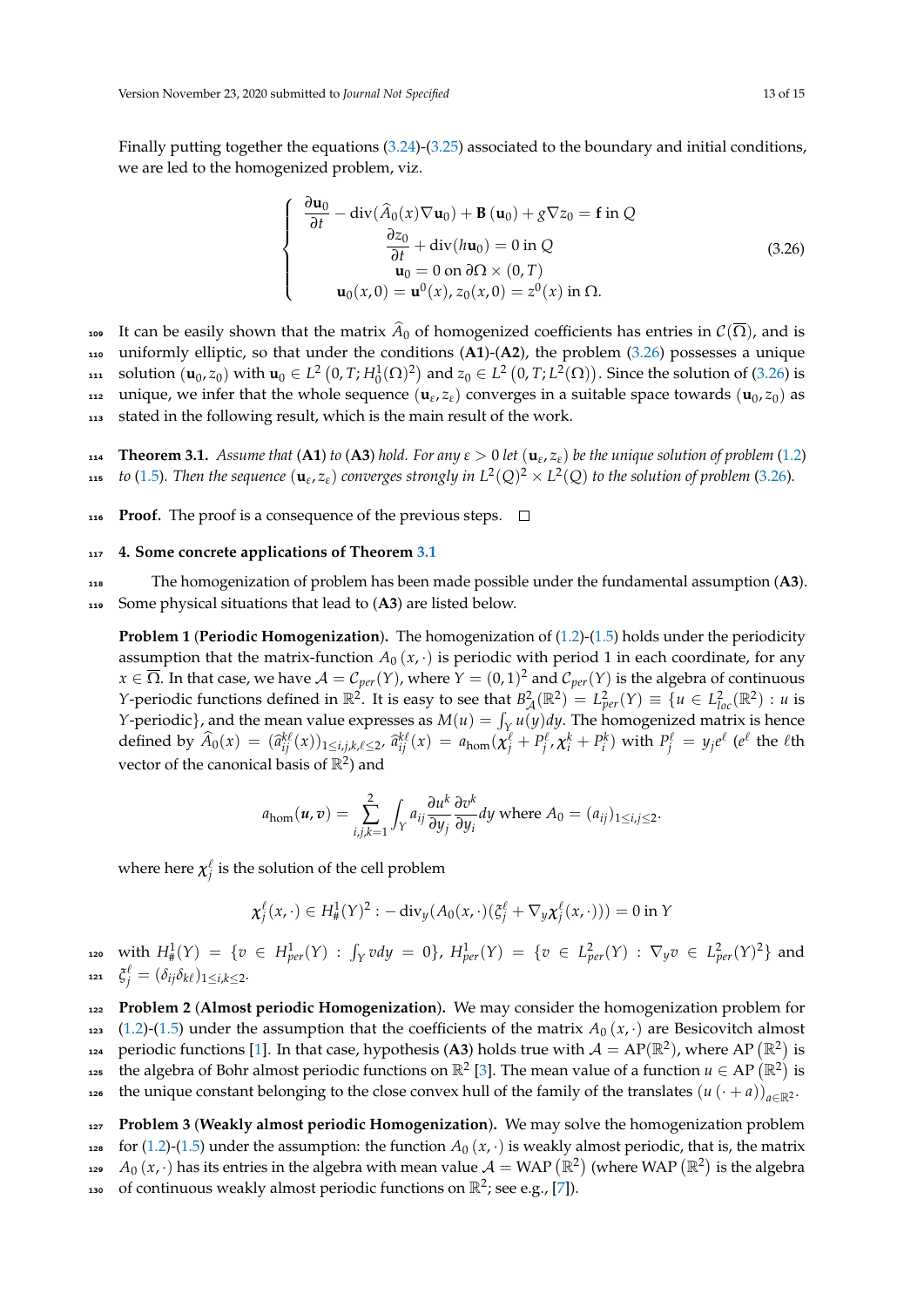# **References**

- <span id="page-13-14"></span>1. Besicovitch, A.V. Almost periodic functions, Cambridge, Dover Publications, 1954.
- 2. Biazutti, A.C.: On a non linear evolution equations and its application, Nonlin. Anal. TMA, **24** (1995) 1221–1234.
- <span id="page-13-15"></span>3. Bohr, H.: Almost periodic functions, Chelsea, New York, 1947.
- 4. Bourbaki.N.: Éléments de mathématique. Intégration, Chap. 1–4. Hermann, Paris, 1966.
- <span id="page-13-6"></span> 5. Bunoiu, R., Cardone, G., Kengne, R., Woukeng, J.L.: Homogenization of 2D Cahn-Hilliard-Navier-Stokes system, J. Elliptic Parabol. Equ. **6** (2020) 377–408.
- <span id="page-13-11"></span> 6. Casado Diaz, J., Gayte, I.: The two-scale convergence method applied to generalized Besicovitch spaces. Proc. R. Soc. Lond. A **458** (2002) 2925–2946.
- <span id="page-13-16"></span> 7. Eberlein, W.F.: Abstract ergodic theorems and weak almost periodic functions. Trans. Amer. Math. Soc. **67** (1949) 217–240.
- 8. Gilbarg, D., Trudinger, N.S.: Elliptic Partial Differential Equations of Second Order, Springer, 1998.
- <span id="page-13-3"></span> 9. Ipatova, V.M.: Solvability of a tide dynamics model in adjacent seas, Russ. J. Numer. Anal. Math. Mod. **20** (2005) 67–79.
- <span id="page-13-12"></span> 10. Jäger, W., Tambue, A., Woukeng, J.L.: Approximation of homogenized coefficients in deterministic homogenization and convergence rates in the asymptotic almost periodic setting. *Preprint*, 2019, arXiv: 1906.11501.
- 11. Jikov, V.V., Kozlov, S.M., Oleinik, O.A.: Homogenization of differential operators and integral functionals, Springer-Verlag, Berlin, 1994.
- 12. Ladyzhenskaya, O.A.: The mathematical theory of viscous incompressible flow, Gordon and Breach, New York, 1969.
- <span id="page-13-2"></span><span id="page-13-0"></span>13. Lamb, H.: Hydrodynamics, Dover Publications, New York, 1932.
- 14. Laplace, P.S.: Recherches sur quelques points du système du monde, Mem. Acad. Roy. Sci, Paris, **88** (1775) 75–182.
- 15. Leray, J., Lions, J.L.: Quelques résultats de Vishik sur les problèmes elliptiques non linéaires par les méthodes de Minty-Browder, Sém. Equ. Dér. Part., Collège de France, 1964.
- 16. Lions, J.L.: Quelques méthodes de résolution des problèmes aux limites non linéaires, Dunod, Paris, 1969.
- <span id="page-13-4"></span> 17. Manna, U., Menaldi, J.L., Sritharan, S.S.: Stochastic Analysis of Tidal Dynamics Equation. Infinite Dimensional Stochastic Analysis, 90–113, QP-PQ: Quantum Probab. White Noise Anal., 22, World Scientific Publishers, Hackensack, NJ, 2008.
- <span id="page-13-1"></span> 18. Marchuk, G. I. and Kagan, B. A.: Ocean Tides, Mathematical Models and Numerical Experiments, Pergamon Press, Elmsford, 1984.
- <span id="page-13-10"></span> 19. Nguetseng, G., Sango, M., Woukeng. J.L.: Reiterated ergodic algebras and applications, Commun. Math. Phys **300** (2010) 835–876.
- 20. Pozhidaev, A.V., Yurinskii. V.V.: On the error of averaging of symmetric elliptic systems, Izv. Akad. Nauk SSSR Ser. Mat. **53** (1989) 851–867. In Russian; translated in Math. USSR Izv. **35** (1990) 183–201.
- 21. Rockafellar, R.T.: Monotone operators associated with saddle-functions and Minimax problems, Proc. Symp. Pure Math. Amer. Math. Sot. 18 (1970), 241–250, Part 1.
- <span id="page-13-5"></span> 22. Sango, M., Svanstedt. N., Woukeng, J.L.: Generalized Besicovitch spaces and application to deterministic homogenization, Nonlin. Anal. TMA **74** (2011) 351–379.
- <span id="page-13-13"></span> 23. Shen, Z.: Convergence rates and Hölder estimates in almost-periodic homogenization of elliptic systems, Anal. PDE **8** (2015) 1565–1601.
- <span id="page-13-7"></span>24. Woukeng, J.L.: Homogenization in algebra with mean value, Banach J. Math. Anal., **9** (2015) 142–182
- <span id="page-13-9"></span> 25. Woukeng, J.L.: Introverted algebras with mean value and applications, Nonlin. Anal. TMA **99** (2014) 190–215.
- <span id="page-13-8"></span> 26. Zhikov, V.V., Krivenko E.V.: Homogenization of singularly perturbed elliptic operators. Matem. Zametki **33** (1983) 571–582 (English transl.: Math. Notes, **33** (1983) 294–300).
- **Sample Availability:** Samples of the compounds ...... are available from the authors.
- **Publisher's Note:** MDPI stays neutral with regard to jurisdictional claims in published maps and institutional affiliations.